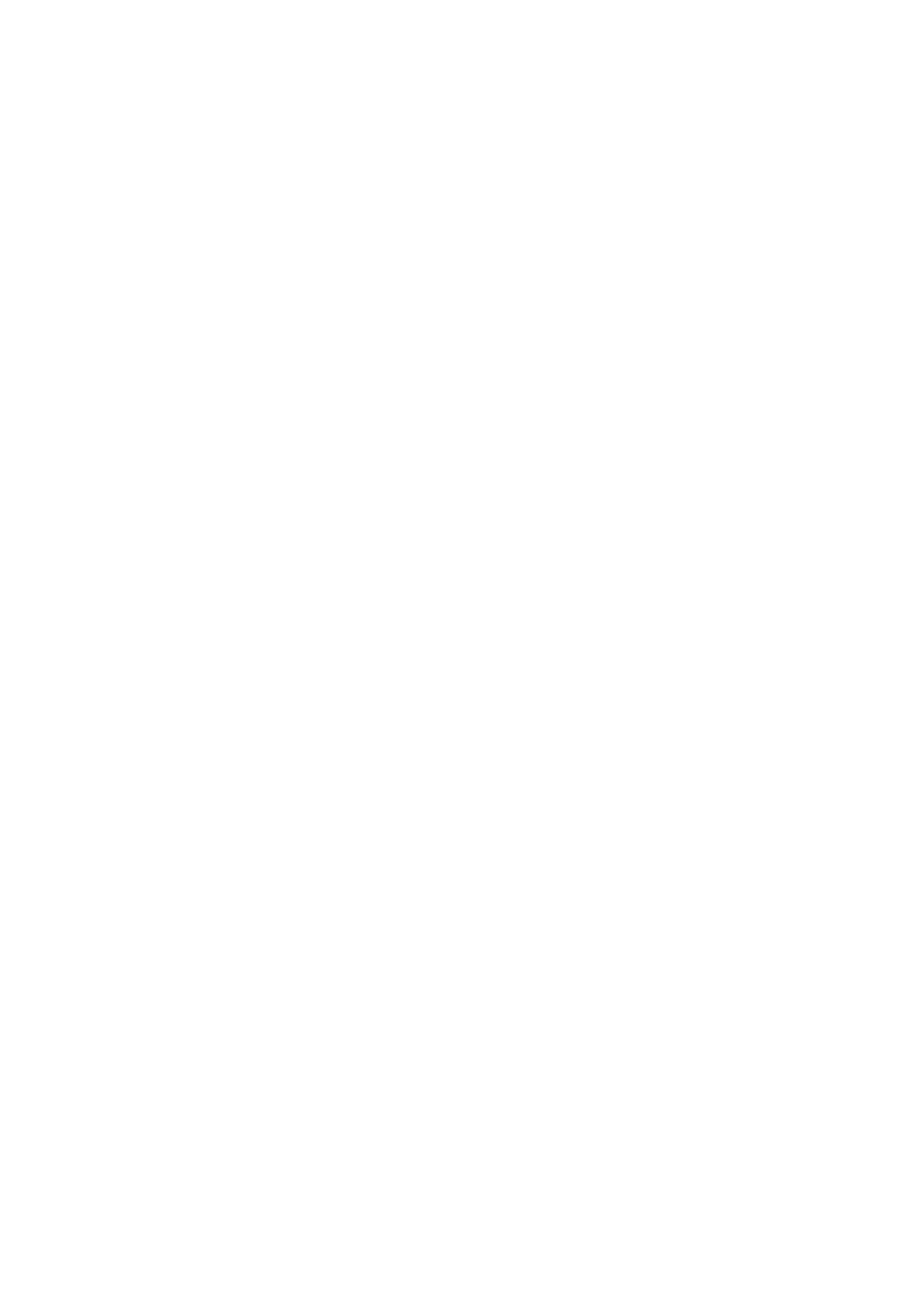# **CONTENT**

| Defining the current values of attributes for a new elements 11 |  |
|-----------------------------------------------------------------|--|
|                                                                 |  |
|                                                                 |  |
|                                                                 |  |
|                                                                 |  |
|                                                                 |  |
|                                                                 |  |
|                                                                 |  |
|                                                                 |  |
|                                                                 |  |
|                                                                 |  |
|                                                                 |  |
|                                                                 |  |
|                                                                 |  |
|                                                                 |  |
|                                                                 |  |
|                                                                 |  |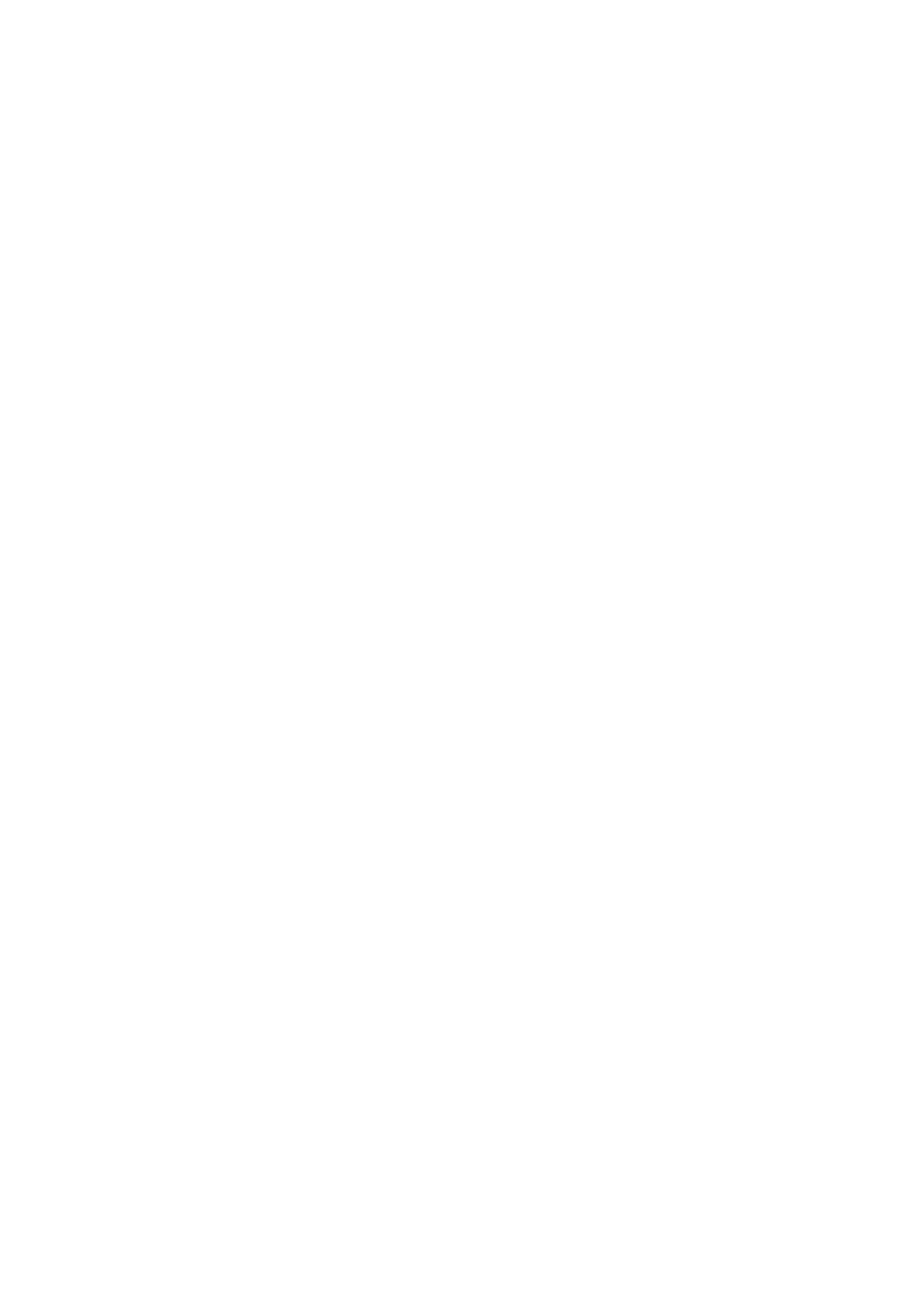# **BASIC OF NANOMAKER EDITOR**

## <span id="page-4-0"></span>**GDB file**

NanoMaker editor is designed for creating and editing multi-layer hierarchical lithographic structures. Designed lithographic structures are saved in data files with the \*.GDB extension. GDB file format has been specifically designed for the efficient storage and quick access to essential information on the lithographic structures. The data in the GDB file is stored in binary form. In what follows narrative the terms "GDB file" and "lithographic structure" will be synonymous.

The main structural unit of lithographic structure and GDB file, respectively, is named Structure. Each GDB file includes one or may be more structures. Each structure in turn comprises a set of geometric objects - elements located in the plane.

#### **Resolution**

Each GDB file is characterized by a parameter Resolution. Resolution is the smallest editor cursor step which can be used when creating elements. Furthermore, value of Resolution determines the maximal spatial limits of a structure. Resolution should be defined at the time of GDB file creation. By default, a new file is created with Resolution of 1 nm. In that file a structure dimensions are limited from -1000 mm to 1000 mm in each direction. When choosing a Resolution follow by the rule that the value of Resolution should be at least an order of magnitude better than the minimal size of projected elements that will ensure sufficient accuracy of their design. Resolution can not be changed after creating of a GDB file. If, however, at designing, the Resolution of a structure needs to be changed, create a new file with a required Resolution and copy the already created elements to it.

#### **Structure**

Each structure must have a name. Name of a structure must be unique within GDB file. The name is limited to 255 characters. Name of a structure may be formed in the Latin alphabet, numbers and some other characters. Structure names are case-sensitive. I.e. in one file can be two different structures, one of which may be named, for example, a1, and the other A1.

At the creation of a GBD file, by default, is created a structure named MAIN. This structure can not be removed from a file nor renamed. As required, additional structures can be added in the file. Their maximum number in a file can not exceed 32767  $(2^{15}-1)$ .

#### **Elements**

Currently, there are eight types of elements in the GDB file format. Three of them are basic - Point, Line and Contour (Polygon). More specific are Time&Date, Comments, Structure reference, Dose map and Reference map, which are turned into a set of basic elements directly before exposure. Furthermore, for the convenience at design stage, there are several derivatives of Contour elements which are converted to the contours immediately after completion of input. These include: Rectangle, Ring, Circle and Text.

Basic elements are defined by an appropriate set of coordinates and are characterized by the following attributes: exposure dose (Dose), 3D attribute (3D Attribute), layer (Layer). Where,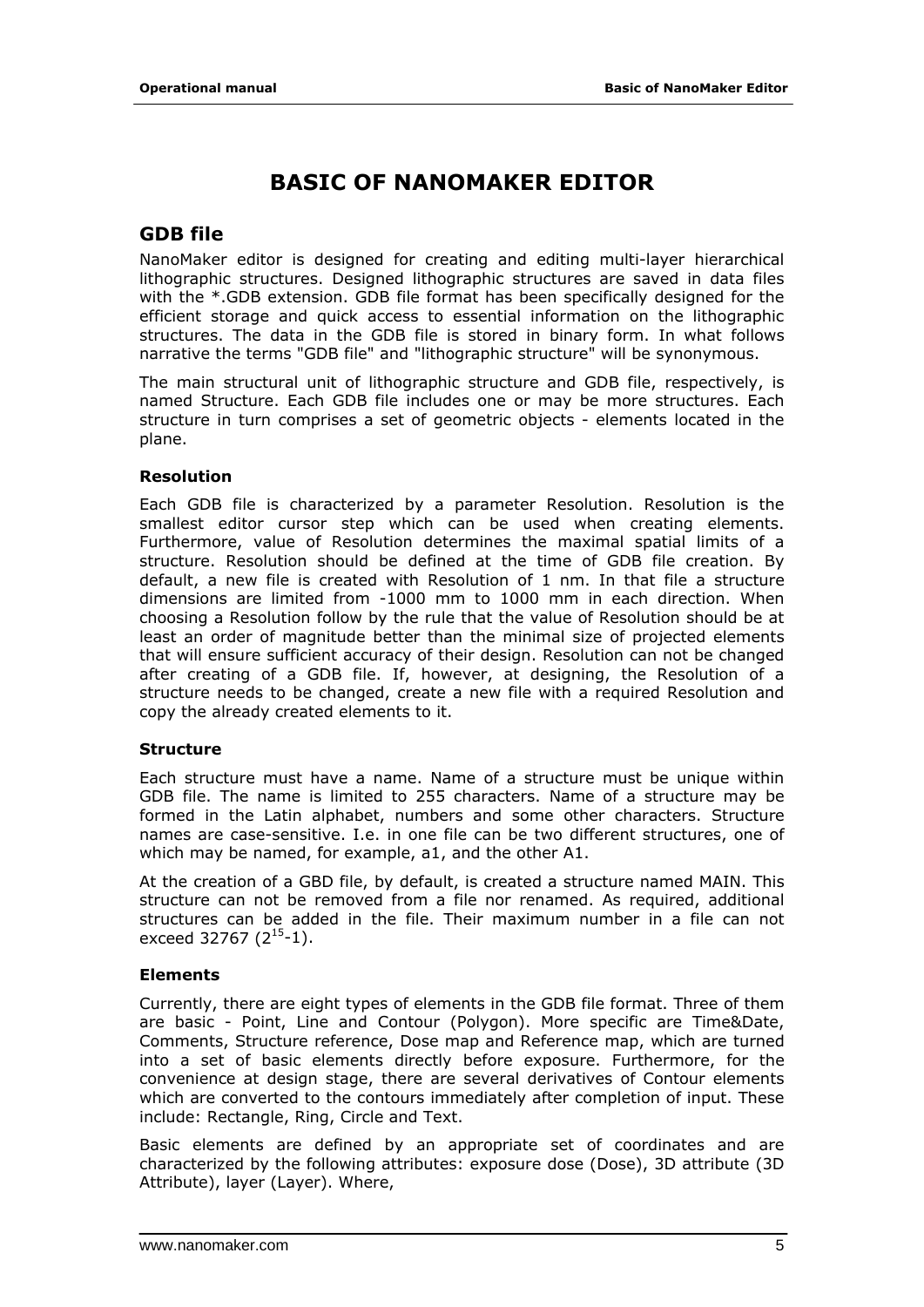<span id="page-5-0"></span>**Exposure dose** - relative value in percentage of resist sensitivity (T/T0), showing how many times the exposure of one point of a given element differs from the exposure time of a one point of the element with 100% dose. The value of this attribute can vary from 0% - 3200% with an accuracy of 0.1%. For more information about the resists sensitivity see the product Help.

**3D attribute -** relevant only for 3D structures, when you need to create three-dimensional structure with the specified profile. It may have different meanings depending on the task (e.g. thickness or phase shift). However, it can be reduced to the resist thickness by linear transformation. Value of this attribute can range from -3200% - 3200% with an accuracy of 0.1%.

**Layer** - the value determines whether of this element belongs to one of 256 layers of a structure. The value of this attribute may vary in the range of 0 - 255.

The specific elements have some additional attributes, which will be listed below in the description of these elements.

#### **Layers**

Each structure can contain 256 layers (from 0th to 255th) and allows one to distribute elements by these layers for technological needs, such as multilayer lithography with layer by layer alignment, for example.

#### **3D attribute**

To create a three-dimensional (3D) structure the 3D characteristic must be defined when you create a new GDB file.

#### **Cutting Grid (Database Cells)**

To optimize the solutions of some tasks associated with data preparation or directly with the exposure, the interior structure can be divided into square cells by a grid. Grid spacing can be arbitrary value. Elements, which intersect by a grid, cut into separate elements on the boundaries of the grid. In the presence of the grid, all operations with elements are executed sequentially when traversing the grid cells, one after another. At first, an operation is performed with the elements within a current cell and only then with the elements of the next cell. I.e. a grid organizes sequence of operations with elements of a structure. In order to make an exposure with stage displacements, cutting a structure by grid is mandatory. In that case, grid organizes subfields (their size is determined by the grid), between which movements are made. Cutting grid drawn in orange.

#### **Editor Window and Menu Commands**

When you open an existing or create a new GBD file at least one window is opened – a view, which shows structure MAIN. Each structure contained in GDB file can be opened in a separate window for viewing and editing.

To create a new GDB file, click the **New Database**... in the menu **File** (**File- >New Database...**). In the **New Database File** dialog leave all fields unchanged and click **OK**.

There is only one structure in a new file, which is named as MAIN and initially empty, i.e. does not include any elements.

The title of the editor window displays file name, structure name, attribute of spatial dimension (2D or 3D) and the window serial number, separated by a colon, as for example in Fig. 1.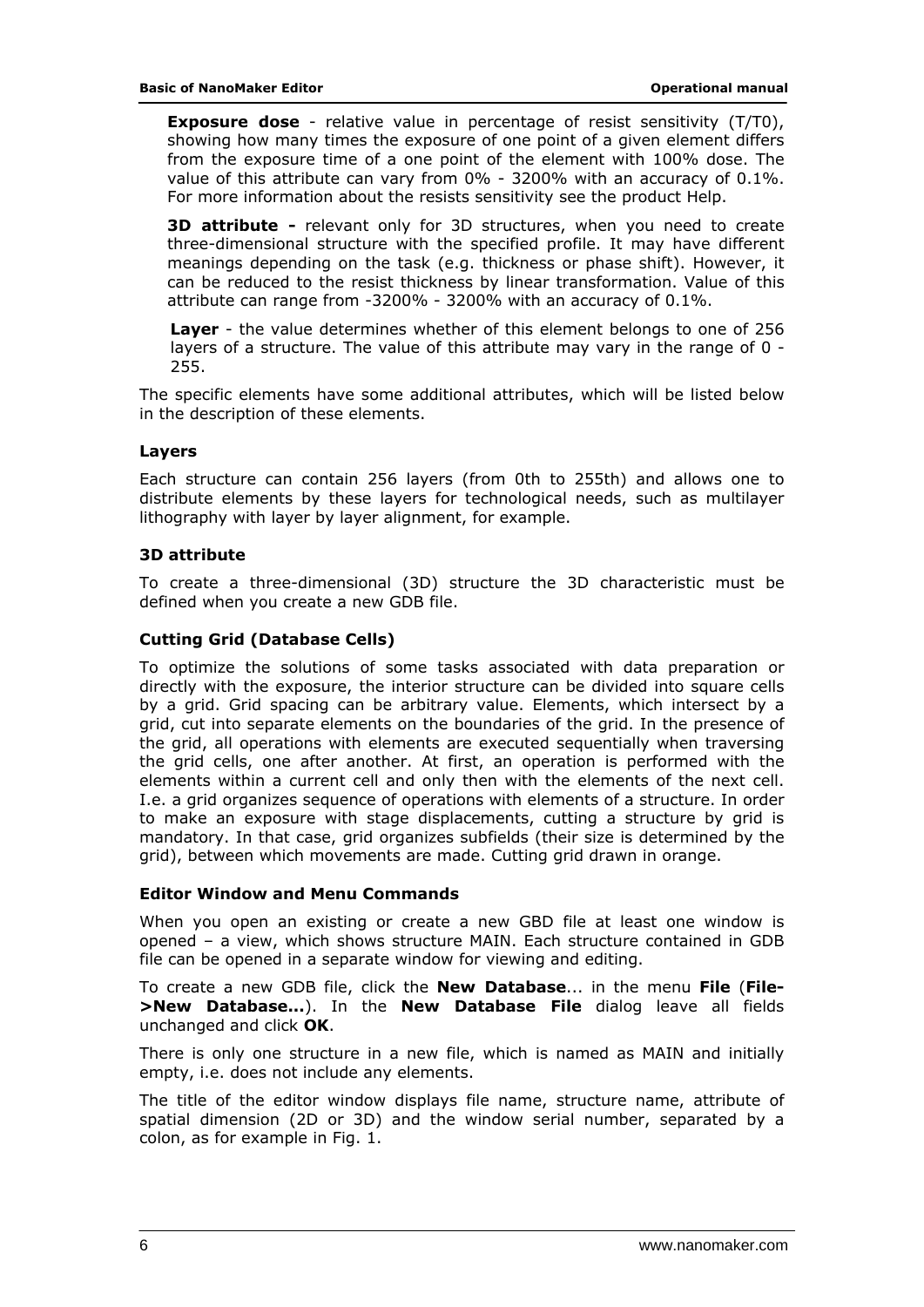<span id="page-6-0"></span>

| nN NanoMaker  |                    |                                            |         |    |      |              |  |
|---------------|--------------------|--------------------------------------------|---------|----|------|--------------|--|
| Eile<br>Edit  | <b>View</b>        | Insert Proximity Options Tools Window Help |         |    |      |              |  |
| ð<br>Þ        | NONAME1:MAIN: 2D:1 |                                            |         |    |      |              |  |
| $\frac{1}{2}$ | $5 \mu m$          | NONAME1:Second: 2D: 2                      |         |    |      |              |  |
|               |                    | $10 \mu m$                                 |         |    |      |              |  |
| Ą,            |                    |                                            |         |    |      |              |  |
| ገ‡            |                    |                                            |         |    |      |              |  |
|               |                    | x:                                         | $-14.3$ | y: | 10.4 | Set0<br>1 pm |  |

*Fig. 1 Editor windows for just created MAIN and Second structures* 

With the default settings, an editor window displays the scale bar in red in the upper left corner, and window space is lined by coordinate grid that is drawn in green. This is the design grid. Two mutually perpendicular thickened lines traverse through the centre of the coordinate system marking the coordinate axes. Grid spacing is always equal to size of the scale bar.

The cursor is always attached to the mouse pointer and its current coordinates are displayed in two editable fields lying on status bar at the bottom frame of the program. These coordinates are shown in microns invariably. To the right of them, in the next field, the cursor step is displayed in the appropriate units. In the utmost right field is shown a number of selected elements (see Fig.1).

#### **Toolbar**

The toolbar at the left frame of the main window gives quick access to basic functionality of the program (see Fig.1). Its buttons are arranged in two vertical rows - the left line provides access to main functions and dialogs and the right to the editor commands.

#### **Scale**

When you open an editor window the scale is chosen such that the whole structure is visible. Later on, if you change the scale of displayed structure, the scale bar will be resized and, accordingly, grid spacing will be changed.

For quick zooming, use mouse wheel or press **/** and **\*** on the numeric keypad. Note that increase or decrease of displayed fields realized relative to the current cursor position. Thus, for convenience of editing, different areas of a structure design can be moved to centre of the window while increasing or decreasing the display scale.

In order to move the displayed fragment of a structure without changing the scale, click and hold the left mouse button, drag the cursor to desired position in the window and release button.

In order to see the structure entirely, press the **=** key.

#### **Cursor Step**

Cursor step - is the distance at which the cursor moves in the editor window after pressing any arrow key on keyboard. Cursor step can be set over a wide range, which also depends on the file Resolution. When you create a new file with the default Resolution of 1 nm, the Cursor step is 1 μm, which is quite convenient.

To quickly change the Cursor step use the **+** and **-** keys on the numeric keypad.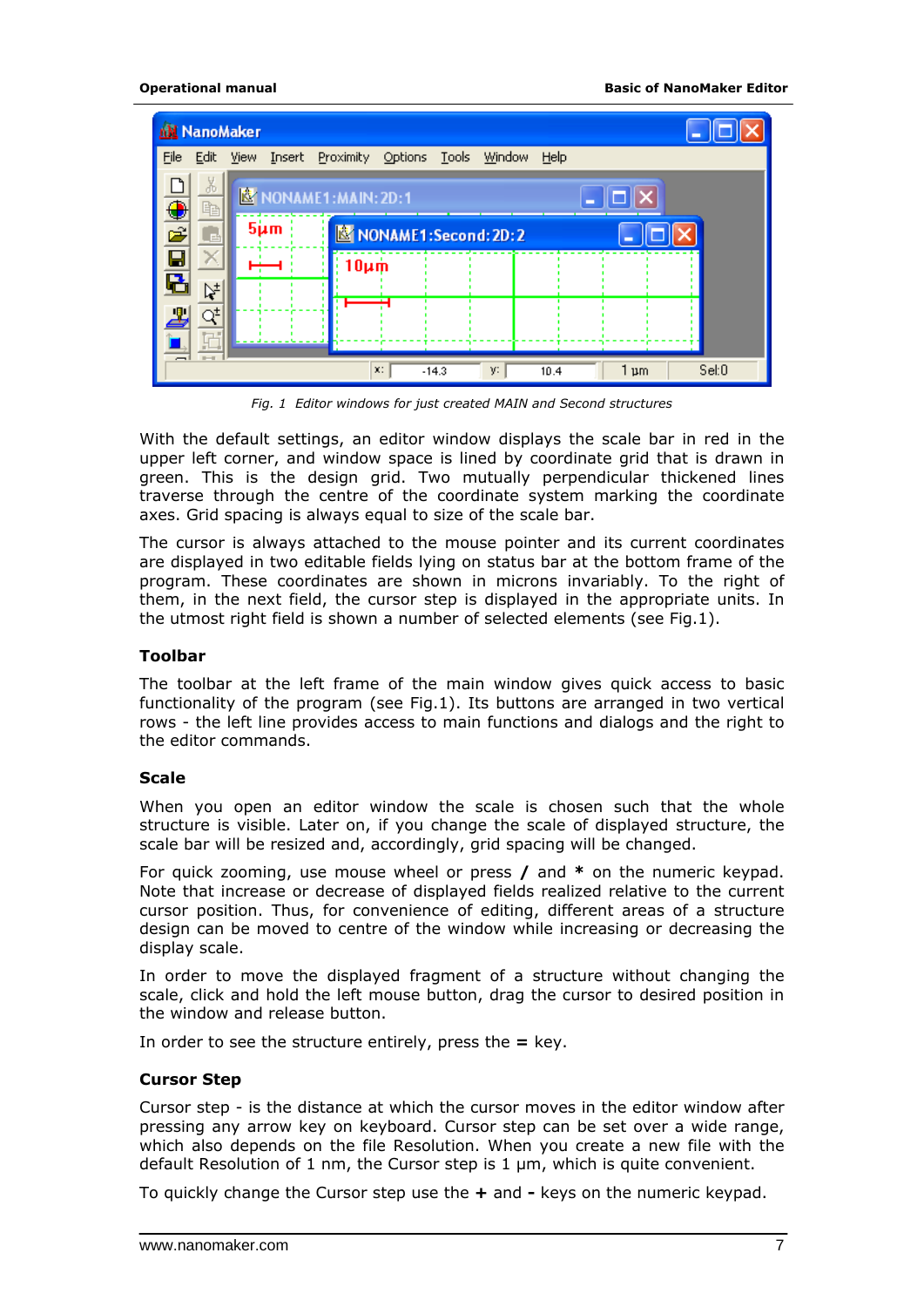<span id="page-7-0"></span>In order to accurately move the cursor to the nearest node of the design grid, for example, when creating a new element, press **Shift** key.

#### **Display Mode**

NanoMaker Editor can display elements in a few modes.

#### *Contour displaying mode*

By default, when you open new editor window the Contour (Layers) mode is always set. In this mode, elements in visible layers are displayed as coloured outlines. Outline colour depends on the layer number. Correspondence is given via a palette dialog box (shown in Fig. 2). Totally possible to set 16 different colours that will encode the first 16 layers and will periodically repeated in all subsequent layers.



*Fig. 2 Defining of the layer's coding palette in Layers Coding Palette dialog* 

To set Contour displaying mode select **View->Redraw->Contour** menu command or press  $\mathsf{Alt} + \mathsf{C}$  shortcut keys or press  $\mathsf{Set}$  button on the toolbar.

#### *Dose displaying mode*

In Dose mode all elements in visible layers are displayed as coloured shaded areas. Each shading colour encodes a certain dose range. When this mode enabled, the additional panel with colour scale divided into 16 such intervals is opened.

The range of displayed doses is given in **Min Level [%]** and **Max Level [%]** fields of **Editor** tab in **View Options** dialog (to open the **View Options** dialog choose **Options->View...** menu command). Compliance of a dose range with a colour is defined via the **Dose Coding Palette** dialog. To open this dialog click **Dose Palette...** button in **Editor** tab. The **Dose Coding Palette** dialog is similar to that shown in Fig. 2 for color coding of layers. It is possible to set 16 different colors, which will encode 16 dose intervals within a chosen range. If dose of an element lies outside the lower or upper limits of the defined range, the element will be displayed in the colors of the lowermost or uppermost interval, respectively.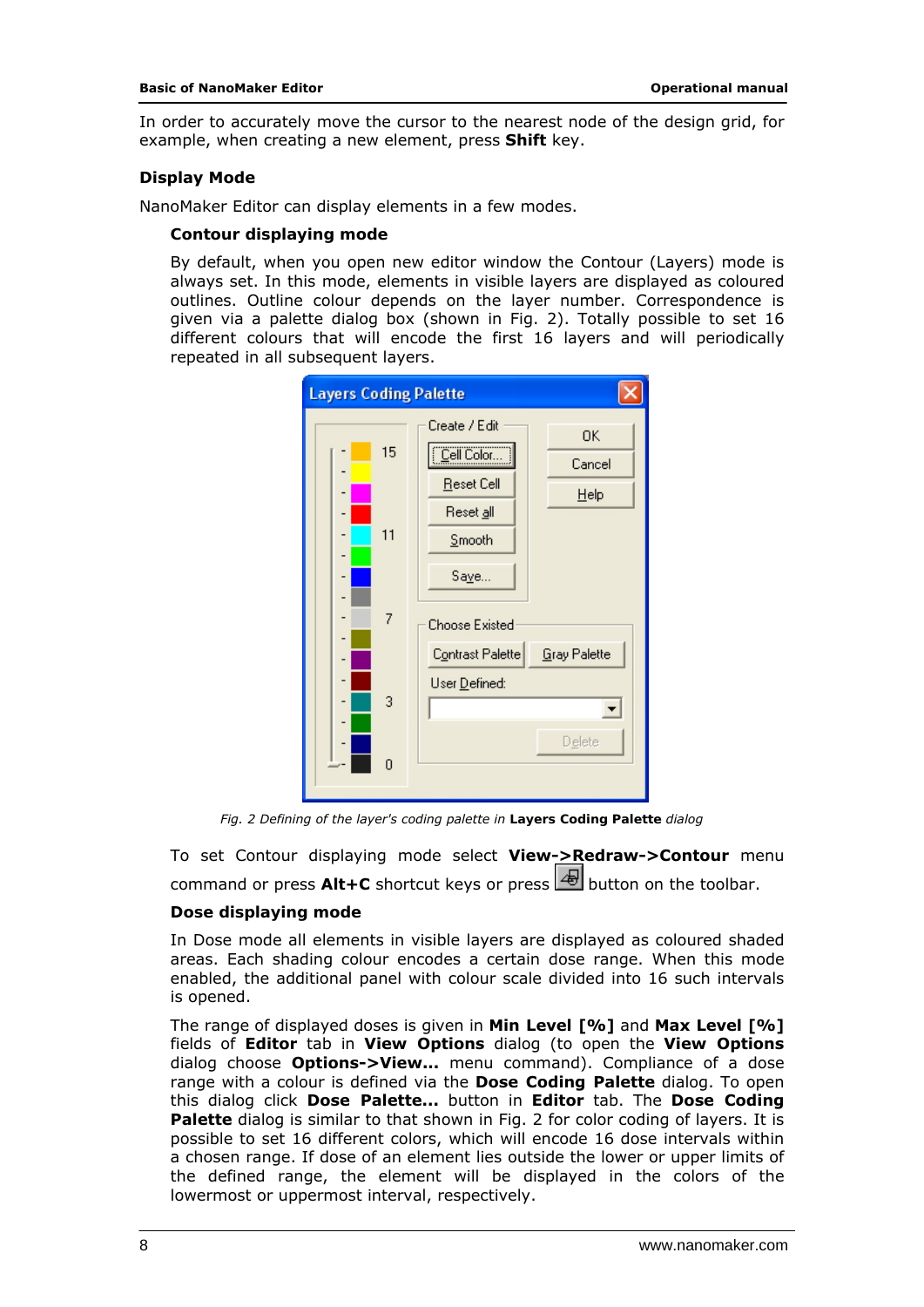<span id="page-8-0"></span>The **Contrast Palette** is set by default to code dose intervals in chosen dose range, but you can override it on your own.

To set Dose displaying mode select menu command **View->Redraw->Dose**

or press **Alt+D** shortcut keys or press **b** button on the toolbar.

#### *3D Attribute displaying mode*

In 3D Attribute mode all elements in visible layers are displayed as coloured shaded areas. Each shading colour encodes certain 3D attribute range. When this mode enabled, the additional panel with colour scale divided into 16 such intervals is opened. Compliance of a 3D attribute range with a colour is defined via the **3D Attribute Coding Palette** dialog, where you can set a correspondence between given 3D attribute ranges and different colours.

To set 3D Attribute displaying mode select menu command **View->Redraw- >3D Attribute** or press **Alt+3** shortcut keys.

#### **Displaying of layers (active layers)**

There are other options of showing elements in the editor window, for example, show or hide elements lying in some layers. By default, each structure is set in mode to show all elements in all available layers. To hide any of the available layers, choose the menu command **View->Redraw- >Layers...** or press the **Alt+Y** shortcut keys. Then, in the opened **Active Layers** dialog find the layers in list, deselected them and then click **OK** button to close dialog. Conversely, to make some layers visible, it is necessary to select them in the list.

Important! Most of the editorial operations (delete, transform, grouping, ungrouping, etc.), as well as exposure are performed only for elements in visible (active) layers, even if these elements were selected before they appeared in no displayable layers.

#### **Hierarchy levels**

When a hierarchical structure is displayed in the editor window, the top (0th) level of the hierarchy is demonstrated by default. Press the **1**, **2**, **3** or **4** keys to show the following levels of hierarchy - first, second, third, or to the lowest level, respectively. Switching the levels of hierarchy can also be performed via **View- >Hierarchy** menu command.

### **Structure design**

#### **Creating of a new structure**

As mentioned above, when opening a new file, it contains only one structure, which is named MAIN. To add new structures to the file - open **Edit Structure** dialog (**Edit->Structure...**) and then click the **New** button. In the opened **New Structure** dialog, enter a name of a new structure, which must be unique within the file (see Fig. 3). Click **OK** to close the **New Structure** dialog and to create the structure. The structure's name you will find in list in the **Edit Structure** dialog. Similarly you can add any number of new structures. To open the newly created structure in editor window, select it in the list and click **Edit** button.

A new structure can be created on base of the design of the existing structure. For example, if you want to moved or copy some of the elements to a separate structure, select them and choose the **Edit->Group...** command from the menu. As a result, the **Group to Structure** dialog will be opened. Specify a name for the new structure and check **Delete Elements** checkbox, if you want to move selected elements in the new structure. Check **In New Editor Window** checkbox, if you want to show the newly created structure in editor window after closing the dialog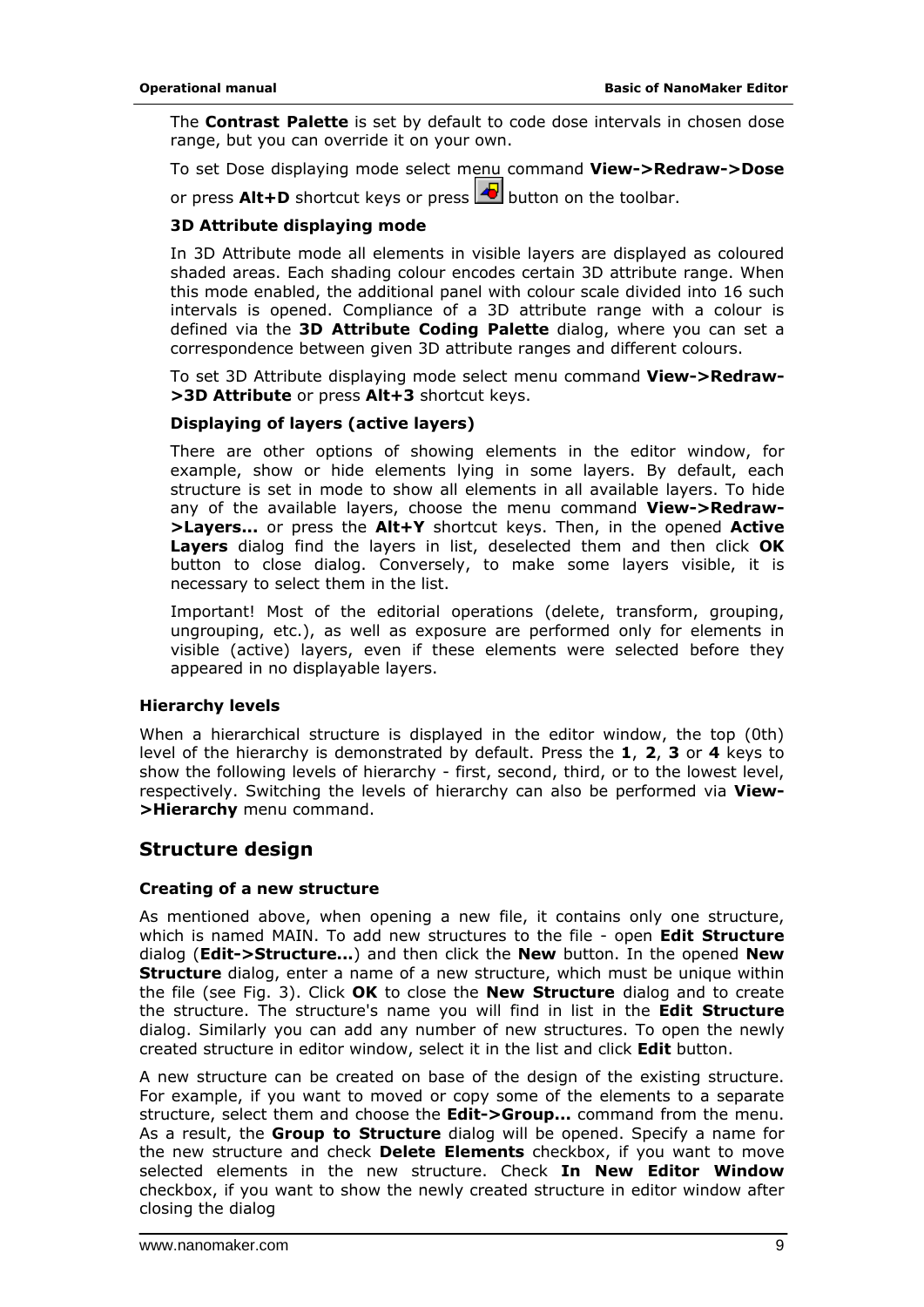<span id="page-9-0"></span>

| <b>Edit Structure</b>                                                                                                                                                    |                                                                                                 |                       |
|--------------------------------------------------------------------------------------------------------------------------------------------------------------------------|-------------------------------------------------------------------------------------------------|-----------------------|
| Structure Name:<br>MAIN                                                                                                                                                  | Sort<br>Г                                                                                       | Edit<br>Close         |
| <b>MAIN</b><br>A<br>PROXY_T<br>A<br>$CB_1_3$<br>$\overline{+}$<br><b>CB4096</b><br>A<br>$\overline{+}$<br>CB1024<br>A<br>$\overline{+}$<br>3ZP_OM<br>A<br>$\overline{+}$ |                                                                                                 | Help<br>New<br>Modify |
| A<br>3KZ P.<br>Ė<br><b>FS KL</b><br>A<br>Ė<br><b>TEST</b><br>A<br>$\overline{+}$<br><b>MFSKL</b><br>$\overline{+}$<br>Resolution [um]:                                   | <b>New Structure</b><br><b>Structure Name:</b><br>PIX_LM                                        | OΚ<br>Cancel          |
|                                                                                                                                                                          | Data Base Grid<br>Allow Divide by Grid<br>20<br>Grid Size [µm]:<br>Exposure Origin Shift        | Help                  |
|                                                                                                                                                                          | $O$ rigin $\times$ [µm]:<br>0<br>Origin Y [pm]:<br>0<br>XY Range [mm]:<br>$-1000$<br>1000<br>to |                       |

*Fig. 3 Creation of a new structure in New Structure dialog* 

#### **Deletion of a structure**

To delete an existing structure, open **Edit Structure** dialog (**Edit- >Structure...**), select the structure in list, and then click **Delete** button. As a result of this operation, the structure and all its elements will be permanently deleted. This doesn't work if there are references to this structure in the file. In that case you should remove the references from the other structures first and only then try to delete the structure.

#### **Changing of attributes of existing structure**

To rename an existing structure, open **Edit Structure** dialog (by **Edit- >Structure...** menu command), select the structure from list, and then click **Modify** button. In the opened **Modify Structure** dialog, change the structure's name. A new name also must comply with the rule of structure naming that has been described above in the Structure section.

Furthermore, **Modify Structure** dialog allows you to change size of the cutting grid.

If grid was not set yet, check the **Allow Divide by Grid** checkbox and set desired grid size in the **Grid Size [um]** field.

If, conversely, you want to cancel the cutting grid, uncheck the **Allow Divide by Grid** checkbox.

Further, dialog allows to determine the structure origin shift relatively to center of the writing field (Scan Field). The structure origin is the same as the design origin (point with 0, 0 coordinates).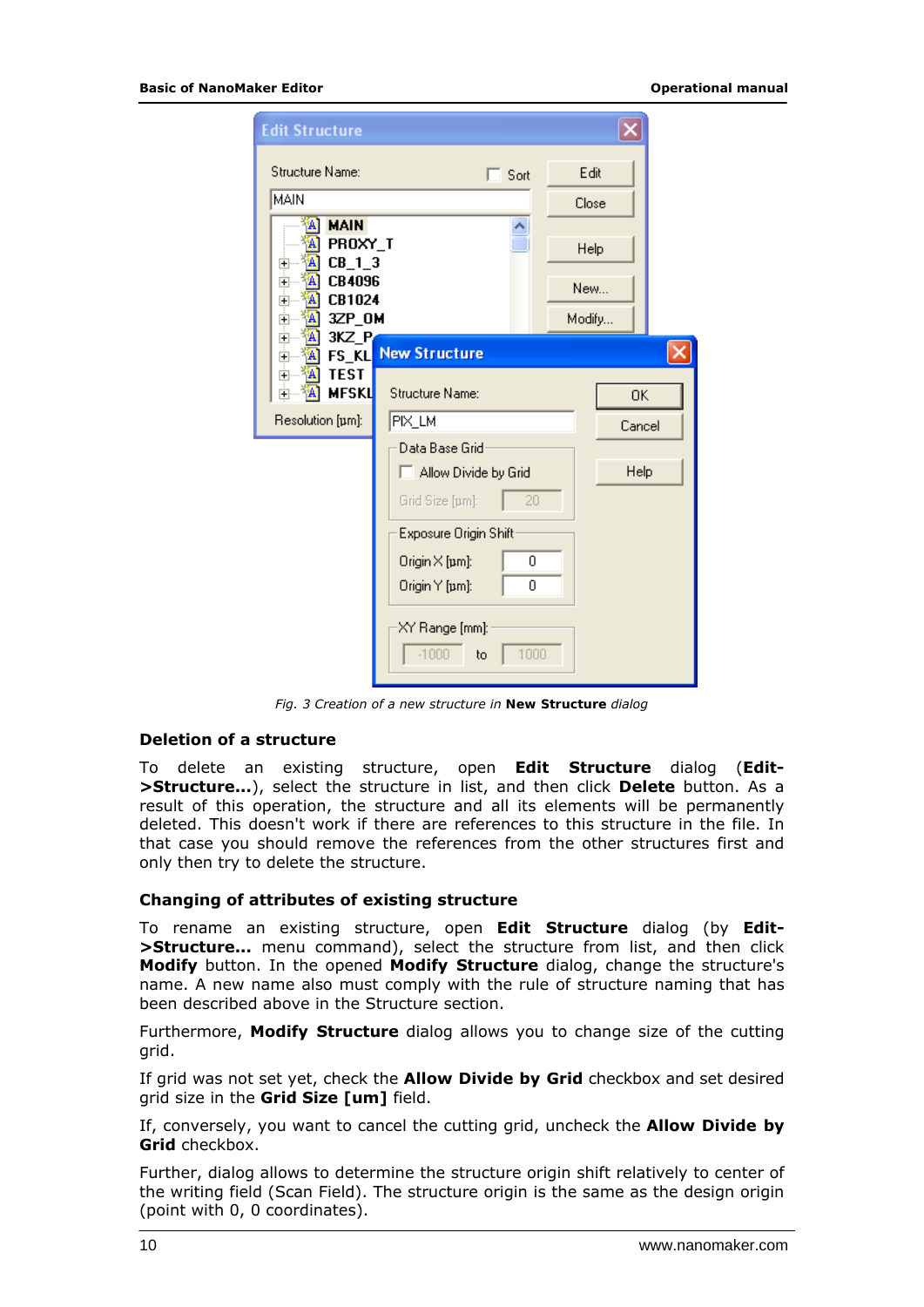<span id="page-10-0"></span>Often structures are designed unsymmetrical relatively to the center of coordinates. So, sometimes, exposed structure can not fit in the Scan Field, even though its own dimensions not exceed the dimensions of the Scan Field. This is because the structure origin coincides with the center of Scan Field by default. To resolve this problem, set an offset of the structure origin in the fields **Origin X [um]** and **Origin Y [um]**.

Parameters **XY Range [mm]** give an information about the maximum possible dimensions of the structure at this Resolution of the file. More information about the maximum possible dimensions was mentioned above under Resolution section.

Click **OK** button to close the dialog box and make changes.

#### **Summary of structure**

To display summary information about the structure choose menu **View- >Summary...** or press the **Alt+=** shortcut keys. The **Summary of "<name>" Structure** dialog displays information about the structure's dimensions, total number of elements, number of references to structures and number of selected elements. This is followed by information about attributes, such as, Resolution, Cutting Grid size and 3D availability. And below follows information about layers (see Fig. 4).

| <b>Summary of "MAIN" Structure</b> |          |            |       |  |  |  |  |
|------------------------------------|----------|------------|-------|--|--|--|--|
| Bounds [um]                        |          |            | Close |  |  |  |  |
| 5.164<br>$\times$ min:             | X max: I | 501.201    |       |  |  |  |  |
| 0.932<br>Y min:                    | Y max: I | 491.68     | Help  |  |  |  |  |
| Elements                           |          |            |       |  |  |  |  |
| Total amount:                      | 1371     |            |       |  |  |  |  |
| References:                        | 1        |            |       |  |  |  |  |
| Selected:                          | n        |            |       |  |  |  |  |
| Resolution [um]:                   | 0.001    | $3D: \Box$ |       |  |  |  |  |
| Grid Size [um]:                    | П        |            |       |  |  |  |  |
| Layers:                            |          |            |       |  |  |  |  |
|                                    | 0, 11    |            |       |  |  |  |  |

*Fig. 4 A summary of the structure* 

#### **Defining the current values of attributes for a new elements**

So, in order to start designing a new structure or edit an existing design, you need to open an editor window containing this structure. How to do this is written in the previous section.

| <b>Attributes</b>                   |          |                                                    |              |
|-------------------------------------|----------|----------------------------------------------------|--------------|
| Common<br>Dose [%]:<br>Layer:       | 100<br>α | Text<br>8<br>Height [um]:<br>5<br>Width [um]:      | 0K<br>Cancel |
| Points and Polylines<br>Width [um]: | n        | Arcs Approximation<br>Segments:<br>8<br>(per Pi/2) | Help         |

*Fig. 5 Defining initial values of the attributes in the Attributes dialog*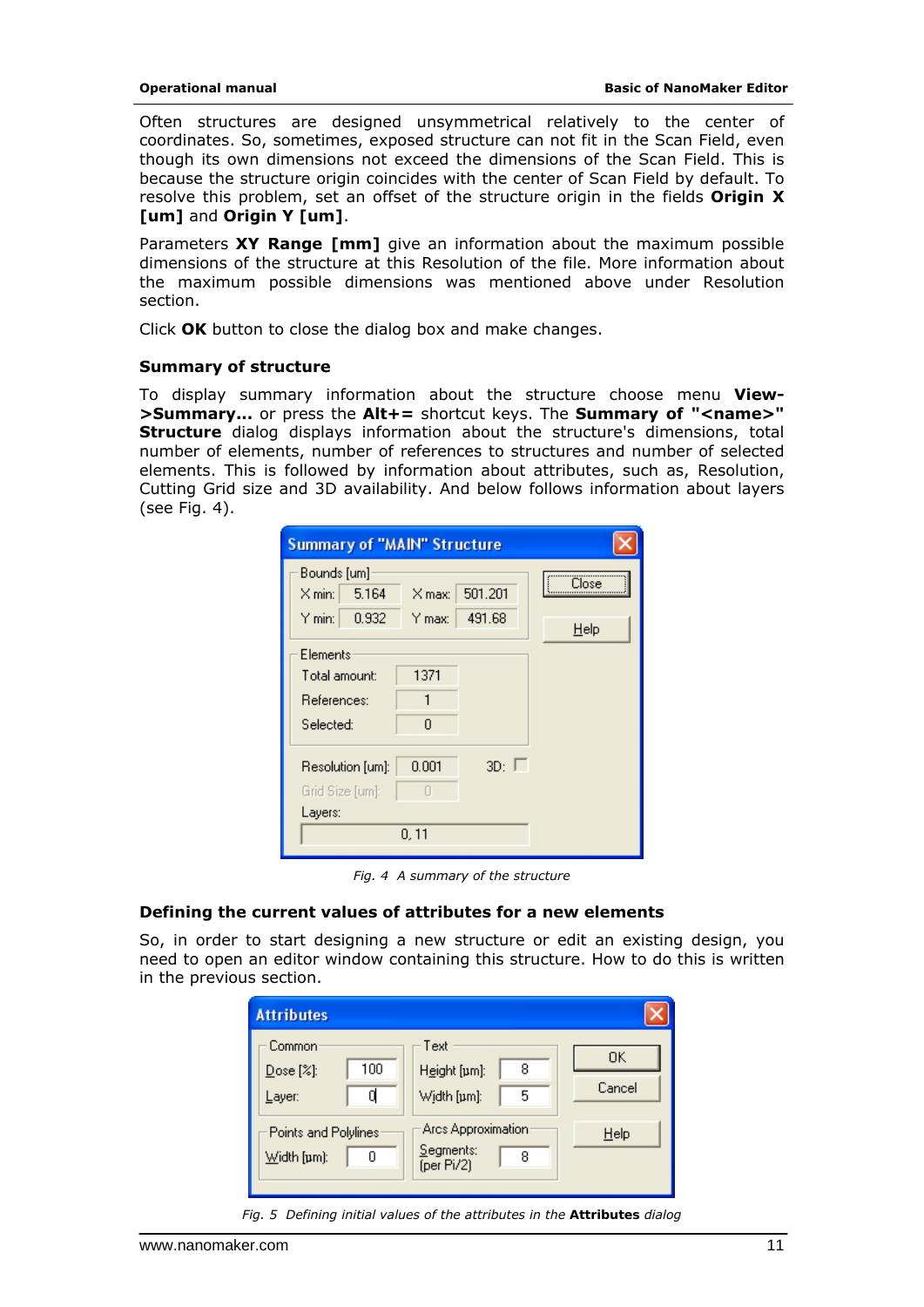<span id="page-11-0"></span>Before creating of a new element, open the **Attributes** dialog (by **Insert- >Attributes...** menu command or by pressing **A** hotkey) to set values of the several parameters that will define attributes of new element.

In the initial settings of the dialog (see Fig. 5):

**Dose** is equivalent to 100%;

**Layer** is set to 0;

**Width** of polylines and points equivalent to 0 μm;

**Height** and **Width** of input text characters is equivalent to 8 μm and 5 μm, respectively;

**Number of Segments** to approximate π/2 degrees arc when entering rings and circles equal to 8.

Change the settings, if necessary, and close the dialog by pressing **OK** button. Now, each newly created element will have attribute values in accordance with the values set in this dialog. If later, after inserting a certain number of elements, you will need to change any of the attribute for subsequent input elements, reopen the **Attributes** dialog and change the value.

#### **Creating new elements**

There are several ways to enter the basic elements using the keyboard and mouse. Let's consider an example of a rectangular element input. To introduce insert mode, you can use the menu command **Insert->Rectangle** or simply press **R** hotkey (or click  $\Box$  button in the toolbar). As evidence of transition to Ιi

this mode will be appearance of the corresponded cursor  $\parallel$  and capture of the mouse pointer within editor window. Then you can use these techniques:

#### *Graphical input with a mouse*

Move mouse pointer to point of the first vertex of the future element. For exact hit in the coordinates you need, turn mouse wheel to zoom in to a sufficient accuracy. Click the left mouse button to enter the first vertex. If necessary, zoom out and move pointer to position of the next (the opposite in the case of a rectangle) vertex. Zoom in again if it is necessary for exact hit in the coordinates. Click the left mouse button to complete the insertion of the element. As long as the input is not completed, undo of the previous vertex can be done by right-clicking.

#### *Graphical input from the keyboard*

Move mouse pointer close to point of the first vertex and leave the mouse alone. Further, using the Arrow keys, move cursor to the coordinates you need. At the same time, to accurately hit the desired position, use jointly:

- the **Shift** key to set cursor exactly in the closest node of coordinate grid,
- the **-** and **+** keys for adjusting the cursor step,
- the **/** and **\*** keys to scale view.

When eventually the cursor is in the correct position, press **Space** to enter the vertex. In case of error, press **Backspace** to cancel just inserted vertex. Then, using the arrow keys (or mouse), move the cursor to the next (opposite) vertex. If necessary, use again the **-** and **+** keys for changing the cursor step and the **/** and **\*** keys for scaling. When the cursor is end up in the correct position, press **Space** to enter the vertex and finish entering of the rectangular element.

#### *Keyboard input in digital form*

Press **X** hotkey, to set the keyboard focus in the field, which is used to display (and input) current coordinate of the cursor, and is a part of the program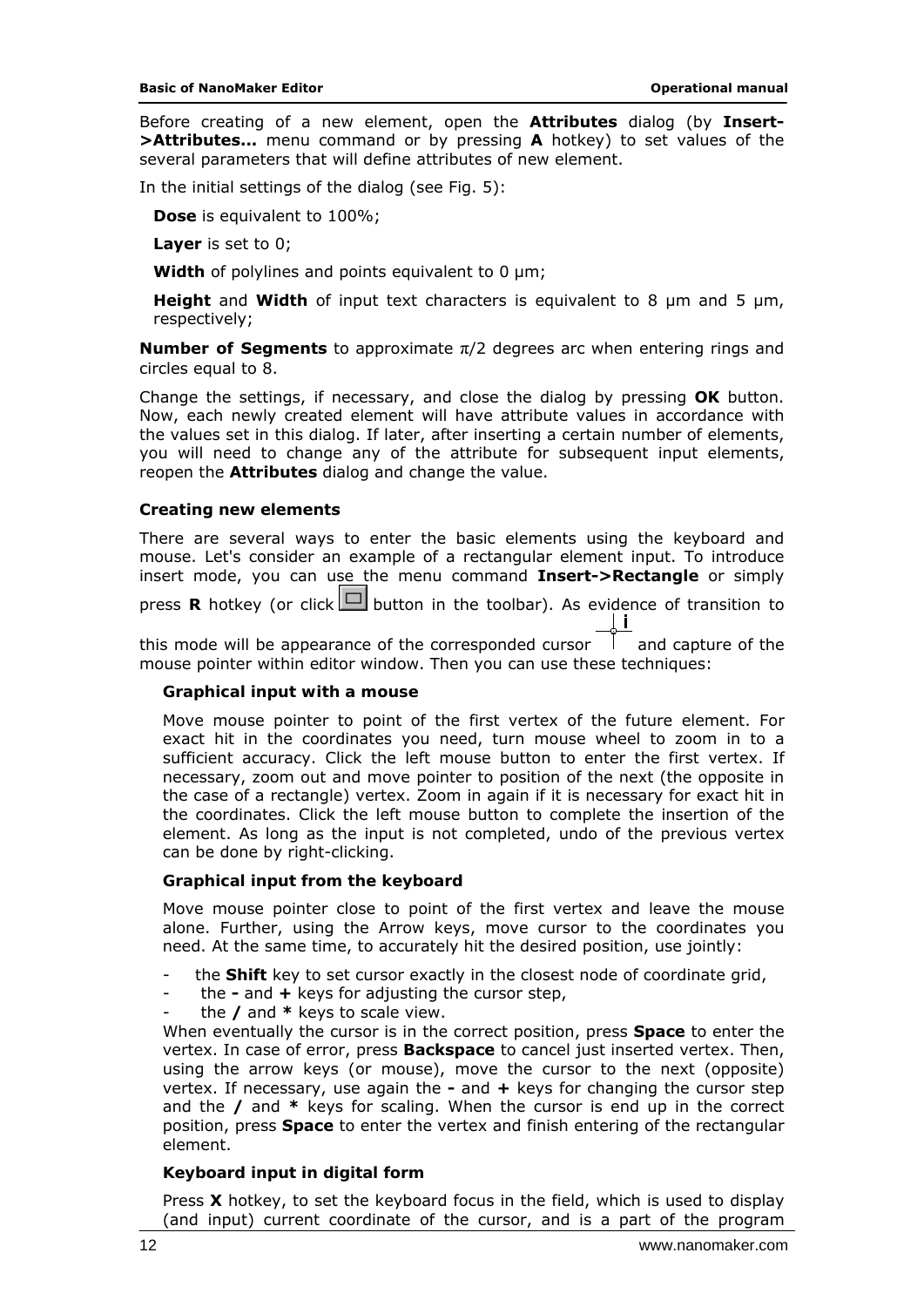status bar (at the bottom of main window). Enter numerically the X-coordinate of the first vertex of the element. Press **Tab** key to move the input focus in the field, which displays Y- coordinate and enter into this field in numerical form Ycoordinate of the vertex. Press **Enter** to return focus to the editor window. Press **Space** to enter the vertex of the element. Again press **X**, to move the keyboard focus in the field, which displays position of the cursor and repeat all the steps above to enter the next vertex of the element.

Any of the following methods can be combined in an arbitrary way on the base of personal preference.

For your convenience use Multiple Insert mode at entering a number of similar type elements. You can set this mode by choosing **Insert->Multiple Mode** menu command (either by pressing **H** hotkey or by pressing the lowest button

on the toolbar). In this mode, a few elements of the same type, for example rectangles, can be entered successively, one by one, by choosing the insertion command only once before the first input. To exit the Multiple Insert mode press **Esc**.

In general, when you enter different types of elements with an arbitrary number of vertices, a vertex input is usually done by pressing the **Space** bar or the left mouse button. Completion of an element input is fulfilled by pressing the **Enter** key or double-clicking the left mouse button. Cancel of the newly introduced vertex is performed by pressing the **Backspace** key or right mouse button. Quitting the input is accomplished by pressing the **Esc** key or double-clicking the right mouse button.

#### *Digital input using dialog*

There is also possibility to introduce the basic elements in a digital form using input fields in the dialog. To insert, for example, a rectangle, choose the **Insert->Numerically->Rectangle** menu command. In the opened dialog, select the first row in the **Element's Nodes [μm]** window, which contains coordinates of one of the vertices of a rectangle (conventionally it is termed as <left-bottom> vertex). Make the row editable by pressing **Space** bar (or click the left mouse button or selecting **Edit** from the context menu that pops up after clicking the right mouse button on the row). Enter coordinates of the vertex instead of present numbers in a row. Be sure to leave separating space between **X** and **Y** coordinate. Go to the second row in the window and edit coordinates of the opposite vertex. Click **Apply** button to enter the element without exiting the dialog and continue typing coordinates of next rectangle in this manner.



*Fig. 6 Inserting of an rectangle with the Insert Rectangle Numerically dialog*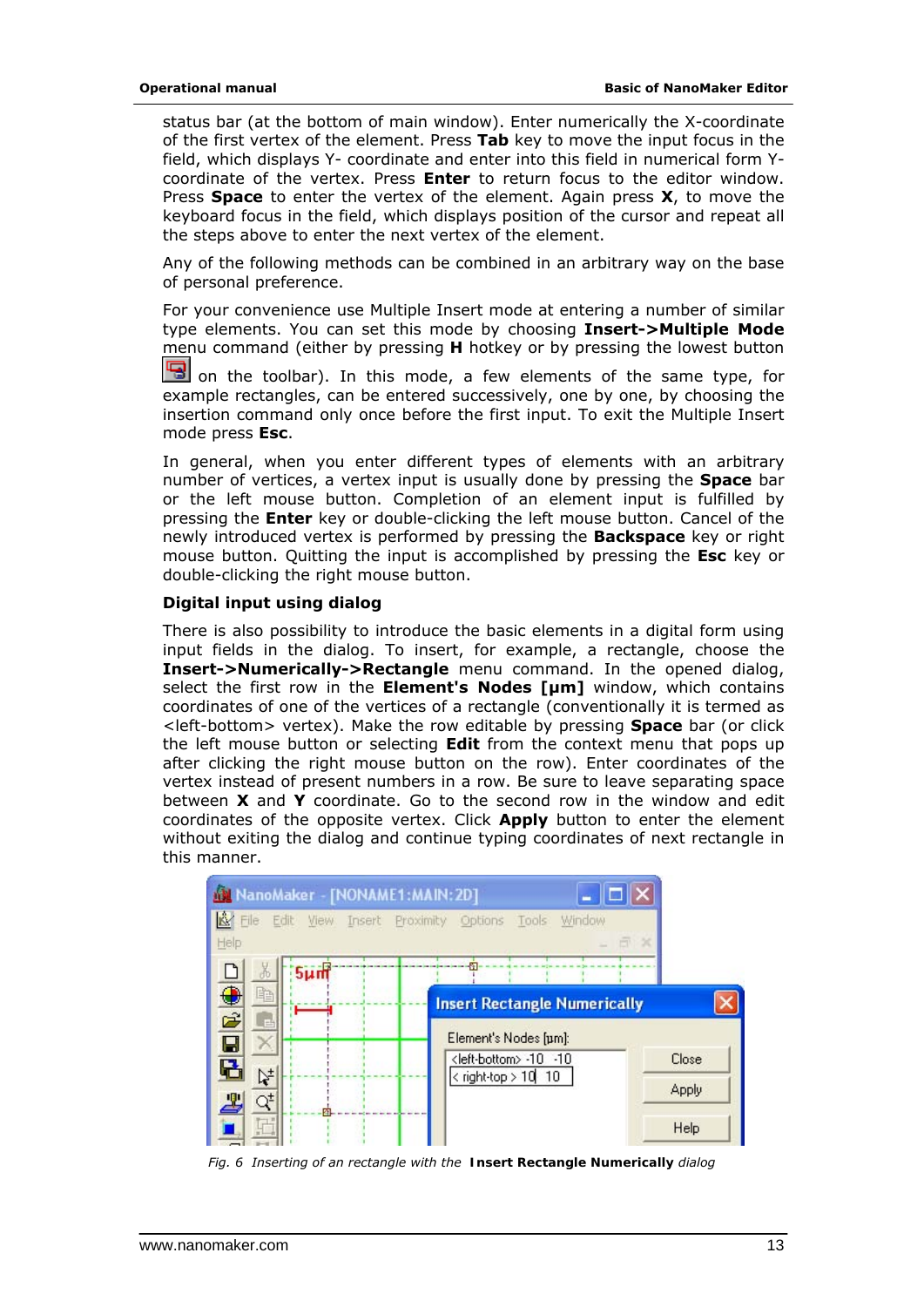<span id="page-13-0"></span>Similarly may be entered points (**Points**), polylines (**Polyline**), rectangles (**Rectangle**), contours (**Contour**), circumferences (**Circle**) and rings (**Ring**).

When entering a circumference or a ring the coordinates in first row determine the position of centre, and subsequent row(s) determine radius(radii) of the circle(s).

Creating of other more complex types of elements will be described later.

#### **Selection of elements**

Any operation in the editor to transform geometry or attributes of elements, as well as deletion and copying runs only for selected elements. Number of selected elements in the structure can be seen in the rightmost field of the program status bar.

To select all elements in a structure, press **Alt+A** shortcut keys or select the **Edit->Select->All** menu command.

To select only relevant elements, use one of the commands in the menu **Edit- >Select**:

- **In** allows to select elements that are entirely within arbitrarily delineated rectangular area. Use mouse or keyboard to draw the enclosed area;
- At allows to select element which is located under the cursor;
- **Layer...** allows to select elements lying in the chosen layers;
- **Reference...** allows to select elements, which are references to selected in list structures.

To deselect all elements in structure, press the **Shift+Alt+A** shortcut keys.

To deselect only relevant elements, use one of the commands in the menu **Edit- >Unselect**:

- **In** allows you to deselect elements that are entirely within arbitrarily delineated rectangular area;
- At allows to deselect element which is located under the cursor;
- **Layer...** allows to deselect elements lying in the chosen layers;
- **Reference...** allows to deselect elements, which are references to selected in list structures.

In addition to the above options, you can use Select/Deselect modes of the mouse pointer. To set Select/Deselect cursor mode, choose the **Edit->Select** 

**Mode** menu command or press the **Alt+M** shortcut keys (or press the  $\mathbb{R}^{\perp}$  button in the toolbar). In Select mode:

- Double-clicking the left mouse button in editor window allows to select all elements of a structure;
- Single click with the left mouse button over the element allows to select only this element.
- Drawn with the pressed left mouse button the dashed rectangular outline selects all elements placed inside the rectangle.
- Clicking the right mouse button turns selection mode, for example, from Select to Deselect. In Deselect mode:
	- Double-clicking the left mouse button in editor window allows to deselect all elements of a structure.
	- Single click with the left mouse button over the element allows to deselect only this element.
	- Drawn with the pressed left mouse button the dashed rectangular outline deselects all elements placed inside the rectangle.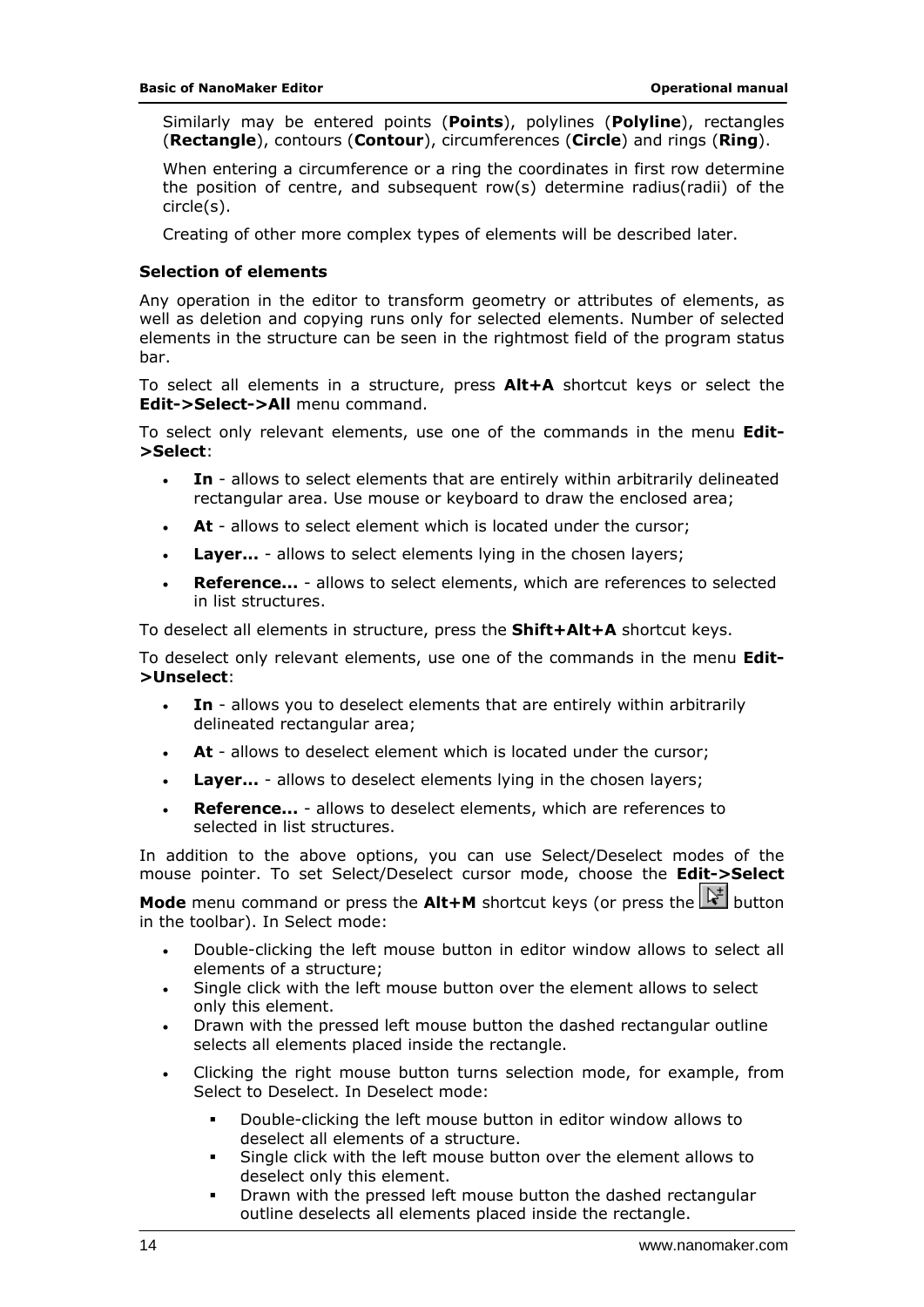<span id="page-14-0"></span>Each new right mouse click inverts selection mode. Current selection mode easily ascertained by type of the cursor. In Select mode, there is a plus sign in the cursor  $\sqrt{2}$ . While a minus sign is present in cursor in Deselect mode.

To exit cursor selection mode, press the Esc key or double-click the right mouse button  $\mathbb{R}^{\boxminus}$ 

#### **Deletion**

To delete some elements of a structure, first select them and press the **Delete**

key (or choose **Edit->Clear** menu command or click  $\mathbb{X}$  button in the toolbar) then.

#### **Cutting (moving to the clipboard)**

To delete some elements with the possibility of subsequent pasting them to a structure, first selects the elements and press **Shift**+**Delete** key combination (or

choose the **Edit->Cut** menu command or click  $\begin{bmatrix} \& \\ \& \end{bmatrix}$  button in the toolbar) then.

#### **Copying**

To copy (put on the clipboard) one or more elements of a structure, first selects them. Then select the **Edit->Copy** menu command, or press **Ctrl**+**Insert** key combination (or the  $\boxed{\mathbb{B}}$  button in the toolbar).

#### **Pasting**

In order to paste an element (or group of elements) previously placed on the clipboard as a result of Copy or Cut operation, select the **Edit->Paste** menu

command or press **Shift+Insert** key combination (or the **button** in the toolbar). Immediately thereafter, the insert mode is activated: the pointer is captured in the window, a special cursor appears, contours of the inserted elements are drawn in dashed lines in the window, and **Transform Info** panel opens. The geometric center of the contours is marked by dashed crosshair. When mouse cursor is over the image of the elements within an imaginary rectangular area that outlines its outstanding vertexes, the cursor takes form of

the pointer with a crosshair  $\sqrt{x^{t+1}}$ . If the mouse pointer is outside an imaginary

rectangular area, the cursor takes form of a pointer with open circle  $\mathbb{R}^6$ . symbolizing the rotation operation.

To move the contours to the right place in structure, place the cursor inside the imaginary rectangular area, grab the image by pressing the left mouse button and hold it while dragging to the right place.

If you want to rotate the contours, place the cursor out of an imaginary rectangular area, grab the image by pressing the left mouse button and hold it while moving the cursor along arc of a big circle, which outlines the image, as long as the contours will get the desired position.

Before dragging, move mouse pointer close to geometric center of the image at a distance less than half the cursor step. Now, when you press the left mouse button, the pointer will jump to the position of the geometric center. And thus, at the further dragging, it is easier to control position of the image. For greater convenience and accuracy, use the arrow keys to move the image with cursor steps. If necessary, use the **-** and **+** keys to change the cursor step, as well as **/** and **\*** keys (or mouse wheel) to scale.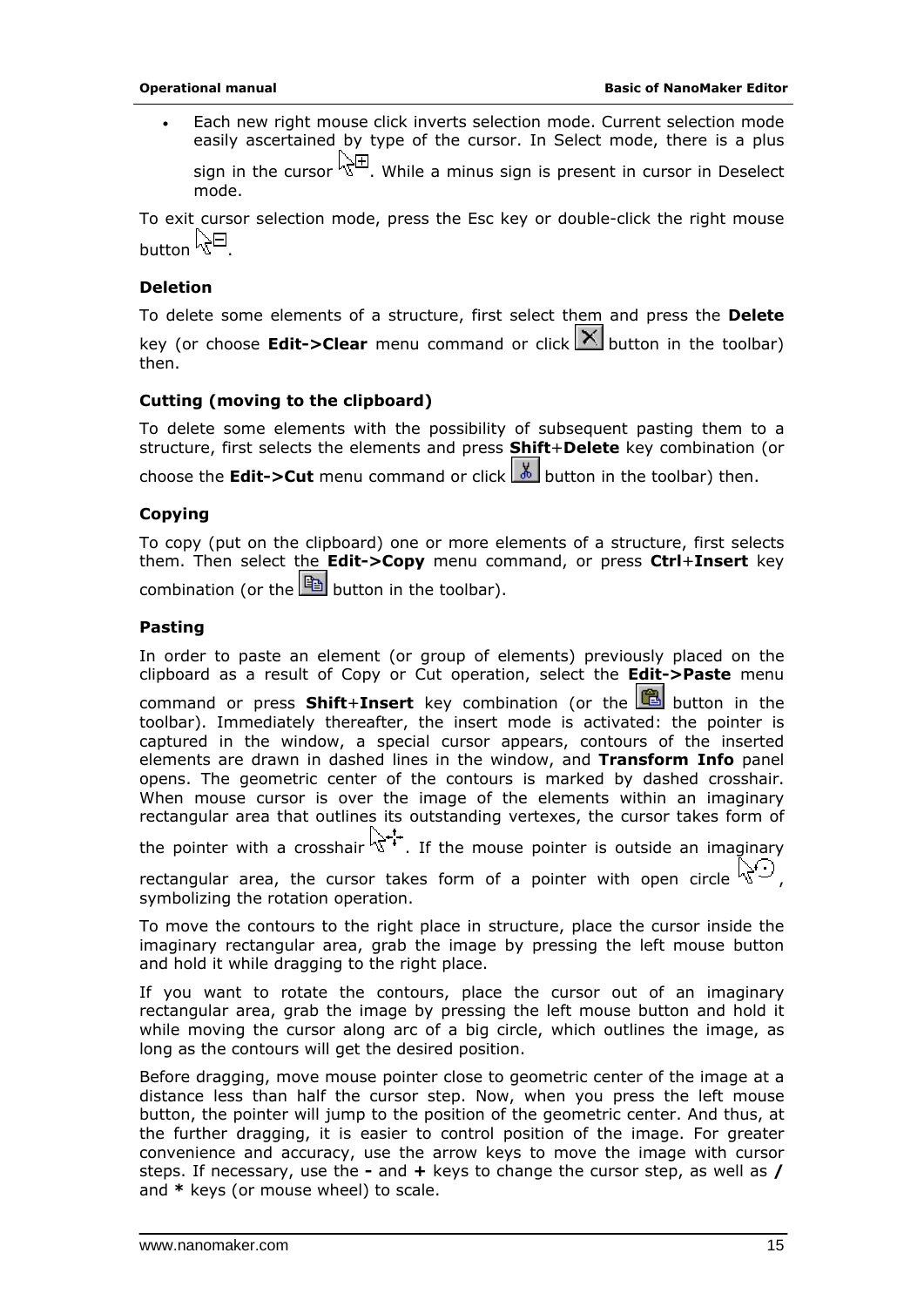<span id="page-15-0"></span>To paste the elements in the right place press **Enter** key or double-click the left mouse button.

To cancel paste, press the **Esc** key or double-click the right mouse button.

By the way, it is possible to paste elements not only in structure where they have been copied, but in any other in this file and in other lithographic structure as well.

#### **Undo/Redo of last actions**

In order to undo/redo last action on delete/paste elements, use the **Edit- >Undo**/**Edit->Redo** menu commands (or **Ctrl+Z** / **Ctrl**+**Shift**+**Z** shortcut keys, respectively).

#### **Creation of other elements**

#### *Text*

To add labels to a structure design it is convenient to use the Text element.

By using the edit field in the **Insert Text** dialog, which is called by the **Insert- >Text...** menu command (or by pressing **T** hotkey), you can type the text you want and format it properly. In the text you can use uppercase and lowercase letters, digits and other keyboard symbols. After closing the dialog by pressing **OK** button, insert mode is activated: the mouse pointer is captured in the l il

window, the corresponded cursor appears  $\begin{bmatrix} 1 \\ 1 \end{bmatrix}$ , to which the input text image hooked. Move the cursor to desired location in the structure and place the text as need. Use the **/** and **\*** keys (or mouse wheel) to scale the editor window, the **Shift**+**/** and **Shift**+**\*** key combinations to change size of symbols in the text, the **Shift**+**R** key combination to rotate the image by 15 degrees.

To enter the element, press **Return** key or the left mouse button. When entering, the Text is transformed into a set of independent contours and does not exist as a single element any more.

#### *Time&Date*

This is the special element that is embedded in the design of structure in order to mark the date and time of an exposure process.

To insert the element, select the **Insert->Time&Date** menu command (or click

 button in the toolbar). Further, in insert mode, use the actions and commands described above for the Text element, to fit in the Time&Date element with the desired dimensions in the requisite location of the structure.

Unlike the Text element, when you insert the Time&Date element, it is not transformed into a set of contours, but exists as a single object with some specific properties. For example, overall dimensions of an element are defined approximately and depend on the format of date and time presentation, and continually fluctuate within a small range in accordance with the current time. You need to take this into account when insert this element in the design of a structure. Next, when set a dose for Time&Date element, be aware that the proximity effect correction procedure does not adjust the dose and do not take into account its presence near the corrected elements.

To change format of date and time presentation, and may be, add some comments into string - selects only this Time&Date element and use the **Edit- >Modification...** menu command. Detailed description of the presentation formats and examples can be found in the program Help.

Additional attributes of the Time&Date element are format string of date and/or time representation, as well as matrix of coordinate transformation.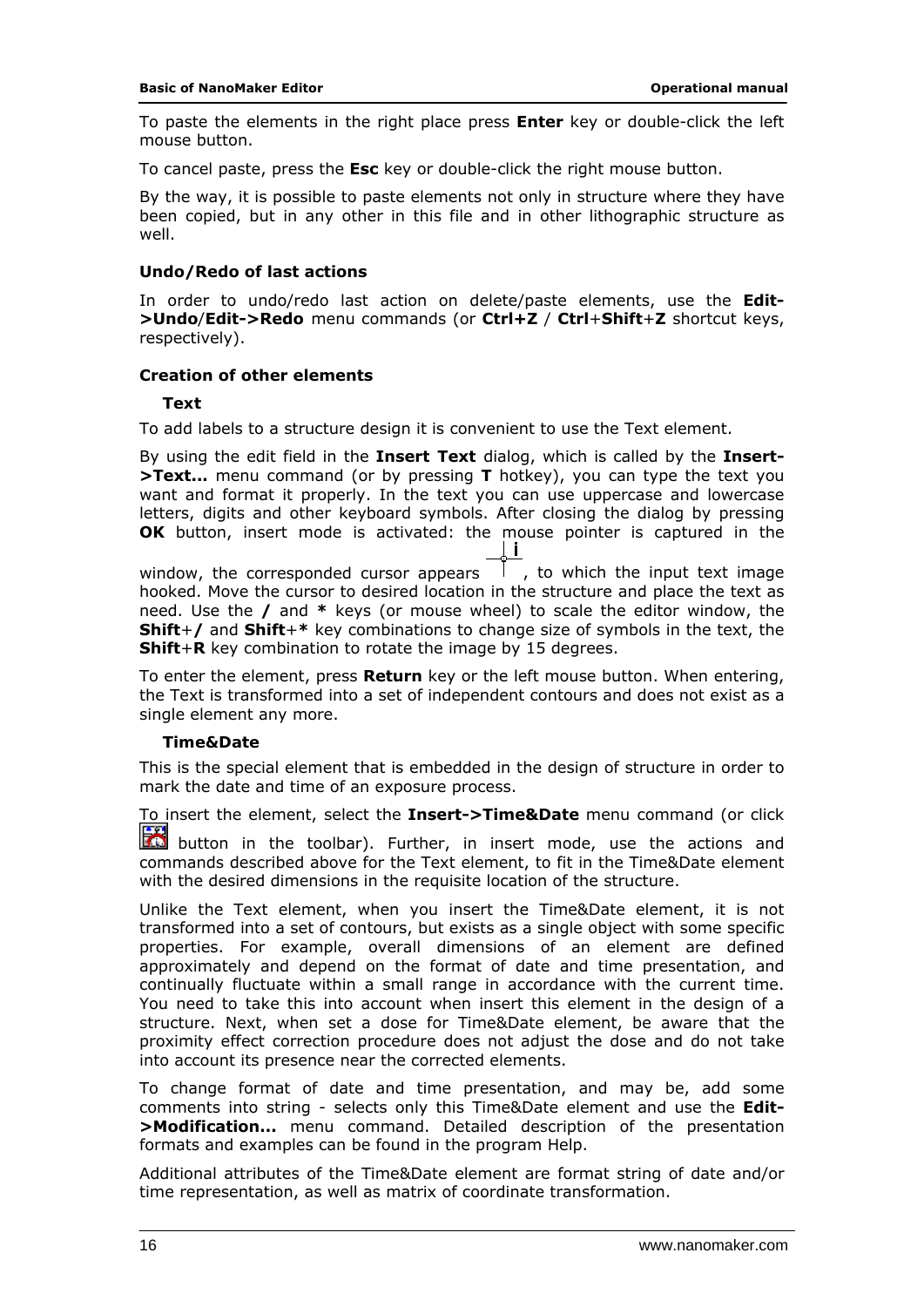#### *Comments*

This element, as well as the Text, can be used to add labels and comments in structure design. To insert element, select the **Insert->Comments** menu command and in the opened dialog, type the comment text. String length is limited to 255 characters. Click **OK** button, in insert mode, use the actions and commands described above for the Text element, to place Comments as desired, with the right size in the right place of a structure design.

Unlike the Text element, where the inscription can be formatted into multiple lines, text in the Comments exists as a single line. As the Time&Date element, Comments is not transformed into a set of contours at insertion and exists as a single unit with specific properties. In particular, the comment text can be completely overridden by a special command at exposure in batch mode (for details, see the Help for Batch mode). Replacing of a text may change size of an element. This fact must be taken into account when you insert this element in design of a structure. Next, when set a dose for Comments element, like for Time&Date, be aware that the proximity effect correction procedure does not adjust the dose and do not take into account its presence near the corrected elements.

To change the text of the commentary at the design stage - selects only this element and use the **Edit->Modification...** menu command.

Additional attributes of the Comments element are commentary line, as well as matrix of coordinate transformation.

#### *Structure reference*

To optimize design of a structure and reduce size of the data file the duplicate elements may be transposed into a new separate structure in this file, and then, the reference to new structure can be inserted into the original structure into the right place. Thus, the original structure becomes hierarchical comprising a link to another structure in this file. Similar references to new structure (Structure reference elements) can be inserted as many times as need to arbitrary locations of the original structure. Each reference to a structure at insertion can be repeated many times at given steps in the horizontal and vertical directions (so called Array of Structure references), rotated to any angle, and zoomed in or out. In turn, each of inserted structures may include references to other structures from this GDB file, thus, forming the next level of the hierarchy and etc.

| <b>Insert Structure</b>    |                            |               |  |  |  |  |
|----------------------------|----------------------------|---------------|--|--|--|--|
| Structure Name:            | line_50nm_20um             | OK.           |  |  |  |  |
| Ⅳ Egual X&Y Transformation |                            | Cancel        |  |  |  |  |
| Magnification              | Rotate [deg]               |               |  |  |  |  |
| 1<br>Magn. X:              | 0<br>Angle X:              | Clear         |  |  |  |  |
| Magn. Y:                   | Angle Y:<br>Л              | $He$ lp       |  |  |  |  |
| Inserting Point [um]       | Repeat                     |               |  |  |  |  |
| Shift⊠:<br>30              | $\mathsf{Repeat} \times$   |               |  |  |  |  |
| Shift Y:<br>$-30$          | 20<br>Regeat Y:            | Spacing [um]: |  |  |  |  |
|                            | 20<br>$Step \times [µm]$ : | 20            |  |  |  |  |
| Dose Factor:               | Step Y [pm]:<br>0.06       | 0.05          |  |  |  |  |
|                            |                            |               |  |  |  |  |

*Fig. 7 Insertion of a Structure reference element by using Insert Structure dialog*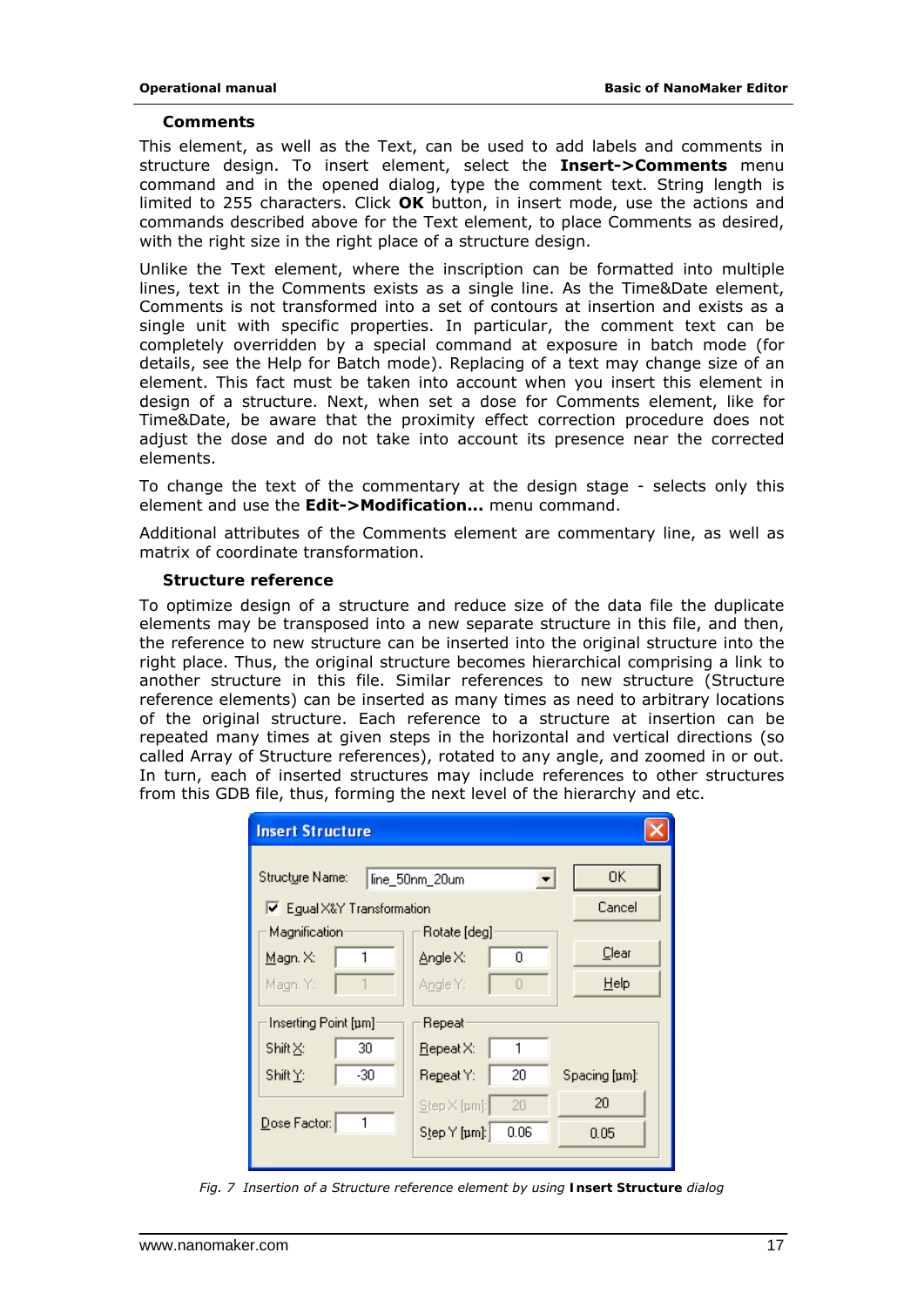However, recursive looping of references is forbidden, and so, the program is watching for this and doesn't allow to perform such insertion.

In order to insert a Structure reference choose the **Insert->Structure...** menu command and in the opened dialog select a structure to be referenced from the **Structure Name** list. Specify an insertion point as a shift of the structure origin in the **Inserting Point** fields. Set, if necessary, rotation angles in the **Rotate** fields, scale factors in the **Magnification** fields, number of repetitions and steps in the **Repeat** fields, dose change factor for elements of the structure in the **Dose Factor** field and press **OK**.

Structure reference element is drawn by rectangular area bounded by thickened blue contour. The boundary of the area passes through the protruding vertexes of the elements in the inserted structure. Through the center of the element passes the inscription in red, which contains the name of the referenced structure. If structure is referenced as array, then number of repetitions in square brackets is added in the inscription also as you can see on Fig. 8.

| M NanoMaker - [test_lines.gdb:MAIN:2D] |              |                                |        |    |                                       |      |                   |       |
|----------------------------------------|--------------|--------------------------------|--------|----|---------------------------------------|------|-------------------|-------|
| File                                   | Edit<br>View | Insert Proximity Options Tools |        |    | Window                                | Help |                   |       |
|                                        | $2 \mu m$    |                                |        |    |                                       |      |                   |       |
| 睁                                      |              |                                |        |    |                                       |      |                   |       |
|                                        |              |                                |        |    | $\cdot$ line_50nm_20um[1][20] $\cdot$ |      |                   |       |
| ⊭                                      |              |                                |        |    |                                       |      |                   |       |
|                                        |              |                                |        |    |                                       |      |                   |       |
|                                        |              | x:                             | 35.488 | y: | $-23.605$                             |      | $1000 \text{ nm}$ | Set 0 |

*Fig. 8 Array of structure line\_50nm\_20um references in the MAIN structure* 

A file of one of the supported formats GDB, ELM, GDS, and DXF can be inserted as Structure reference. To insert other file as Structure reference to the current file, choose the **Insert->File...** menu command and, in the **Open** dialog, browse and select the file you want to load. All structures of the selected file will be copied to the current file. The former MAIN structure from the selected file in the current file will be named after its former file. If the selected file doesn't contain MAIN structure, then an empty structure named after its former file will be added to the current file. The new Structure reference element will refer to a structure named after the inserted file.

To display elements of a referenced structure on the first level of the hierarchy, press **1** on keyboard.

The Structure reference element has no such attributes as dose, 3D attribute, layer and always is listed in the 0 layer. Its attributes are: insertion point, rotation angles, zoom factors, number of repetitions and steps as well as dose change factor.

To change attributes of the Structure reference - selects only this element and choose the **Edit-> Modification...** menu command to open the **Modification of Structure Reference** dialog.

A special case of Structure reference insert is the insertion of a file, as was mentioned above. By inserting a file, you are actually creating a reference to structure MAIN of the inserted file (to former structure MAIN, which is copied to current file and renamed after its former file name). After inserting the data from the file, its further presence is not required.

#### *Dose map*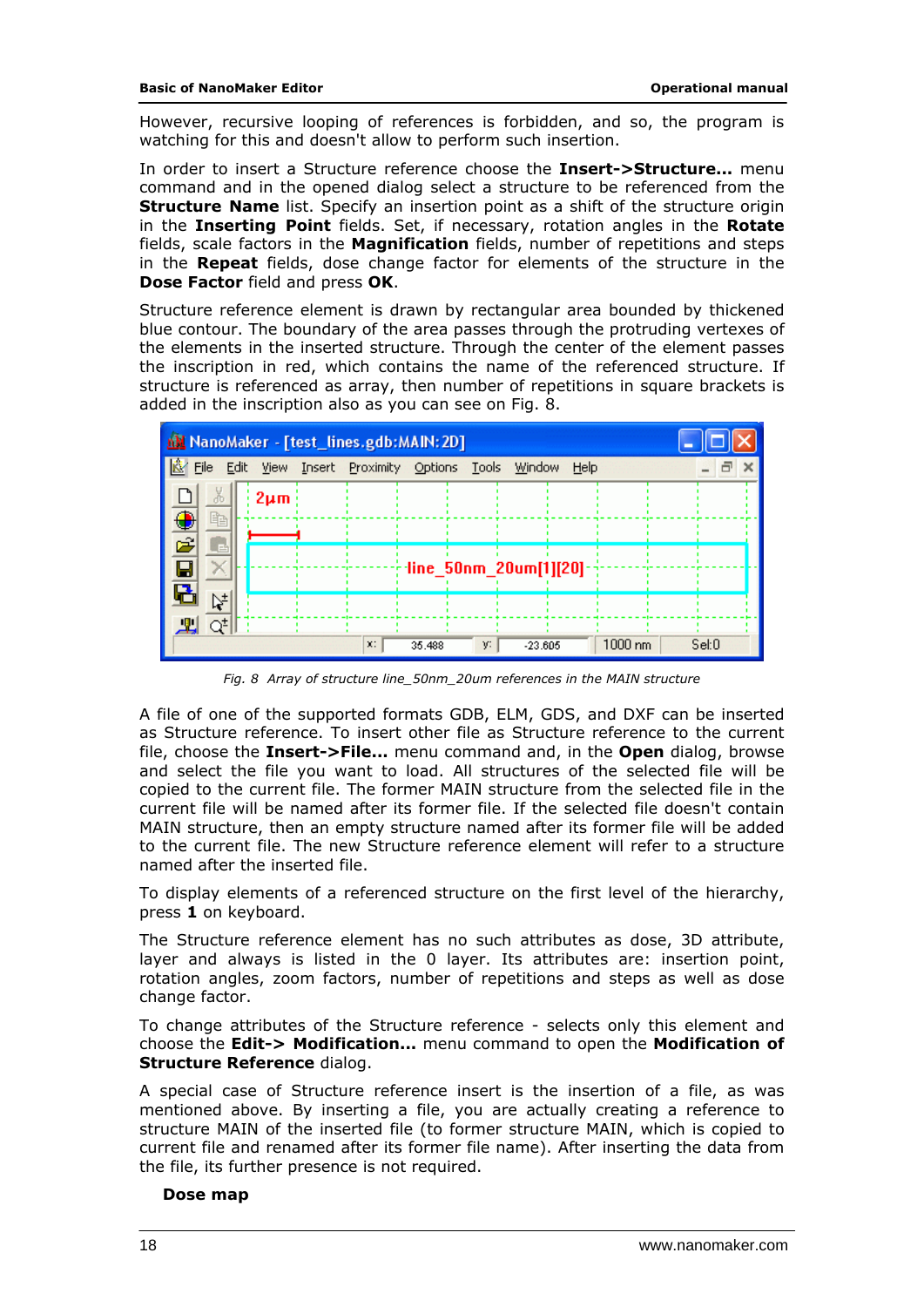NanoMaker allows to design lithographic structures on the basis of information contained in raster images. To perform this task there is the Dose map element. Such element is created on base of image parameters and references to basic structure. The simplest basic structure may contain a single circle, single square or polypoint. At creation of the element a matrix of the basic structure inserts (array of Structure references) is formed, where the number of rows and columns equal to width and height of the image in pixels, respectively. Thus, each pixel in the image corresponds to one of the references to the basic structure. The intensity of a pixel, which is calculated as  $(R+G+B)/3$ , is used as a multiplication factor in determination of resultant dose for elements from inserted basic structure. By default, the steps in array of Structure references have chosen equal dimensions of the structure, so that the inserts fit tightly to each other as the pixels in the original image. If desired, the steps may be changed. Furthermore, the matrix can be rotated and scaled. GDB file, containing Dose map elements, must be moved together with the images, which are used to design these special elements.

You can create a Dose map element in one of two ways:

- import an image by command **File->Import->**(using **TIFF Image Files (\*. TIF)** or **Bitmap Image Files (\*. BMP)** templates);
- use the **Insert->Structure with Dose Map...** menu command and insert into current structure an array of references to some structure from this file based on the selected image.

Fig. 9 shows a dialog that opens when you import the image data from the chosen file. In this case the selected file is splnano\_15.bmp, which will be the basis for a Dose map element. As filling structure the CIRCLE (D  $1µm$ ) is selected, which consists of a circle of 1 μm diameter.

| Import Image as Dose & 3D Attribute Map                    |                                      |               |  |  |  |  |  |
|------------------------------------------------------------|--------------------------------------|---------------|--|--|--|--|--|
| <u>I</u> mage File Name:<br>C:\temp\bmpview\splnano_15.bmp | Cancel                               |               |  |  |  |  |  |
| Structure Name:                                            | CIRCLE_(D_1µm)<br>▼                  | Clear         |  |  |  |  |  |
| □ Egual X&Y Transformation                                 |                                      | Help          |  |  |  |  |  |
| Magnification                                              | Rotate [deg]                         |               |  |  |  |  |  |
| 1<br>Magn. X:                                              | Angle X:<br>n                        |               |  |  |  |  |  |
| 352.858<br>Magn. Y:                                        | Angle Y:<br>$\Box$                   |               |  |  |  |  |  |
| Inserting Point [pm]                                       | Repeat                               |               |  |  |  |  |  |
| Shift∑:<br>0                                               | 433<br>$\mathbf{Re}$ peat $\times$ : |               |  |  |  |  |  |
| Shift Y:<br>0                                              | 300<br>Regeat Y:                     | Spacing [µm]: |  |  |  |  |  |
|                                                            | 1<br>$Step \times [nm]$ :            |               |  |  |  |  |  |
| Dose Factor:                                               | 1<br>Step Y [pm]:                    |               |  |  |  |  |  |
|                                                            |                                      |               |  |  |  |  |  |

*Fig. 9 Creation of a Dose map element on base of splnano\_15.bmp image file and CIRCLE\_(D\_1μm) structure.* 

To display elements of an inserted structure on the first level of the hierarchy, press **1** key. To display doses press the **Alt**+**D** shortcut keys.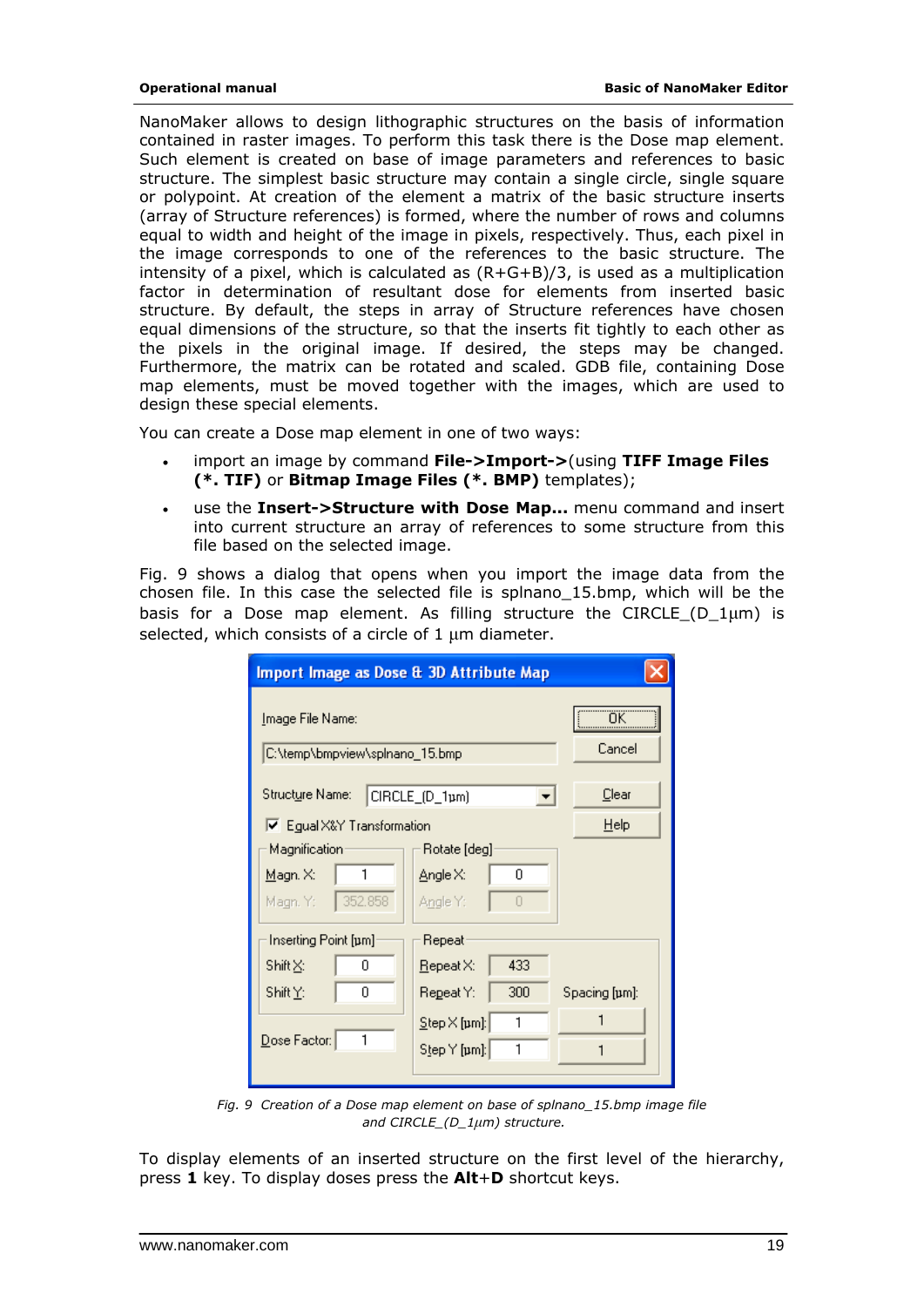Dose map element has the same attributes as the Structure reference and additionally stores file path to linked image.

The resulting structure after insertion of Dose map element at the first level of hierarchy in Dose displaying mode is shown on Fig. 10.



*Fig. 10 The resulting structure after insertion of Dose map element* 

To change Dose map attributes - selects only this element and use the **Edit- >Modification...** menu command.

Dose map element depicted in substantially the same manner as array of Structure references. Additionally, in the centre of Dose map, below the name of the referenced structure, also in red, but in a smaller font appended word DoseMap and path to the associated image file.

#### *Reference map*

To design and produce rainbow holograms a special element was developed that represents a matrix of references to named structures, which is organized on the basis of information stored in an associated image. This element is the Reference map.

Linked image is stored in a separate file of BMP or TIFF format and has a colour depth of 8 bits per pixel. Image size (number of pixels per row by the number of pixels per column) determines size of the matrix of references (and of the hologram itself). The gray level of each image pixel (a number from 0 to 255) is the key to substitution of the corresponding structure in each nodes of the matrix. This is possible because all referenced structures in Reference map are named according to a certain rule. Their names consist of an optional prefix and a number. The prefix is the same for all structures and can contain any number of characters of the Latin keyboard. The number consists of three digits value from 000 to 255. For example, if prefix is "Toy-", then names of the referenced structures in the file will be as follows: "Toy-000", "Toy-021", "Toy-205"and so forth. Thus, each Reference map can refer to 256 different named structures.

Design of real hologram can contain tens Reference map elements to create different colour, dynamic and other effects.

You can create a Reference map element in one of two ways: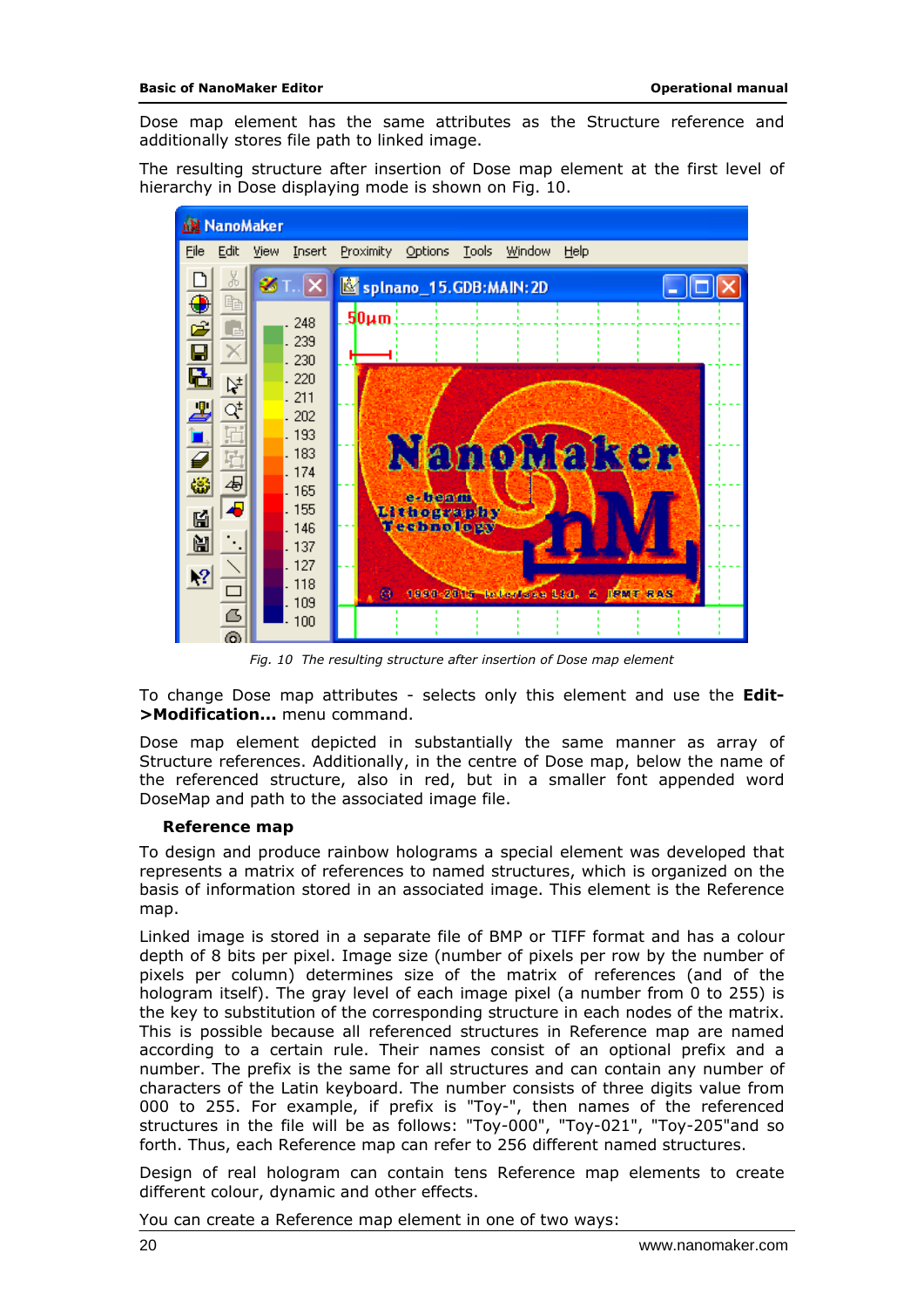- <span id="page-20-0"></span>• import design of rainbow hologram prepared by "RainBow" software by choosing the **File->Import->**(and then the **Elements Files (\*.ELM )** or **GDSII Files (\*.GDS;\*.CSF)** templates) command;
- use the **Insert->Structure with Reference Map...** command to insert in the structure a matrix of references to structures from a given file. I.e., structures to be referenced must already exist in the file at the time of Reference map creation. It is also necessary to adhere to naming conventions for the structures. If referenced structures do not exist in the file, Reference map will be empty.

To check the result of element creation, open to view the first level of the hierarchy by pressing **1** key.

Reference map element is depicted in much the same way as the array of Structure references - blue rectangle limits the space of inserted structures; inscription in the centre in red colour consisting of name of the referenced structures (a prefix followed by set of symbols <xxx>, symbolizing changing number from 000 to 255), and then added in brackets the number of rows and columns. Additionally, in the centre of Reference map, below the name of the referenced structures, also in red, but in a smaller font appended word RefMap and continue the path to the linked image file.

To display elements of inserted structure on the first level of the hierarchy, press '1' key. To display doses press the **Alt**+**D** shortcut keys.

Reference map element has the same attributes as the Structure reference and additionally stores file path to linked image and the prefix string.

To change Reference map attributes - selects only this element and use the **Edit- >Modification...** menu command.

#### **Transformation of elements**

Depending on the editing tasks and on type of element to be edited, there are several transformation methods.

#### *1. Changing of Attributes*

In order to change dose, layer (3D attribute, in the case of 3D structures) of elements it is necessary to selected them, and then open the **Change Attributes** dialog by choosing **Edit->Change Attributes...** menu command or pressing hotkey **B**.

| <b>Change Attributes</b>                          |                                                       |              |
|---------------------------------------------------|-------------------------------------------------------|--------------|
| Dose operation<br><b>NONE</b><br>Dose [2]:<br>150 | Layer operation<br><b>NONE</b><br>20<br>Layer number: | ΠK<br>Cancel |
| Factor:<br>3D Attribute operation                 |                                                       | Help         |
| <b>NONE</b>                                       |                                                       |              |
| 3D Attribute:<br>345<br>Factor:                   |                                                       |              |

*Рис. 11 Changing of element's attributes with the Change Attributes dialog* 

Since dialog allows to edit multiple attributes at the same time, pay attention that selectors of all operations are initially set in **NONE** state (see Fig. 11).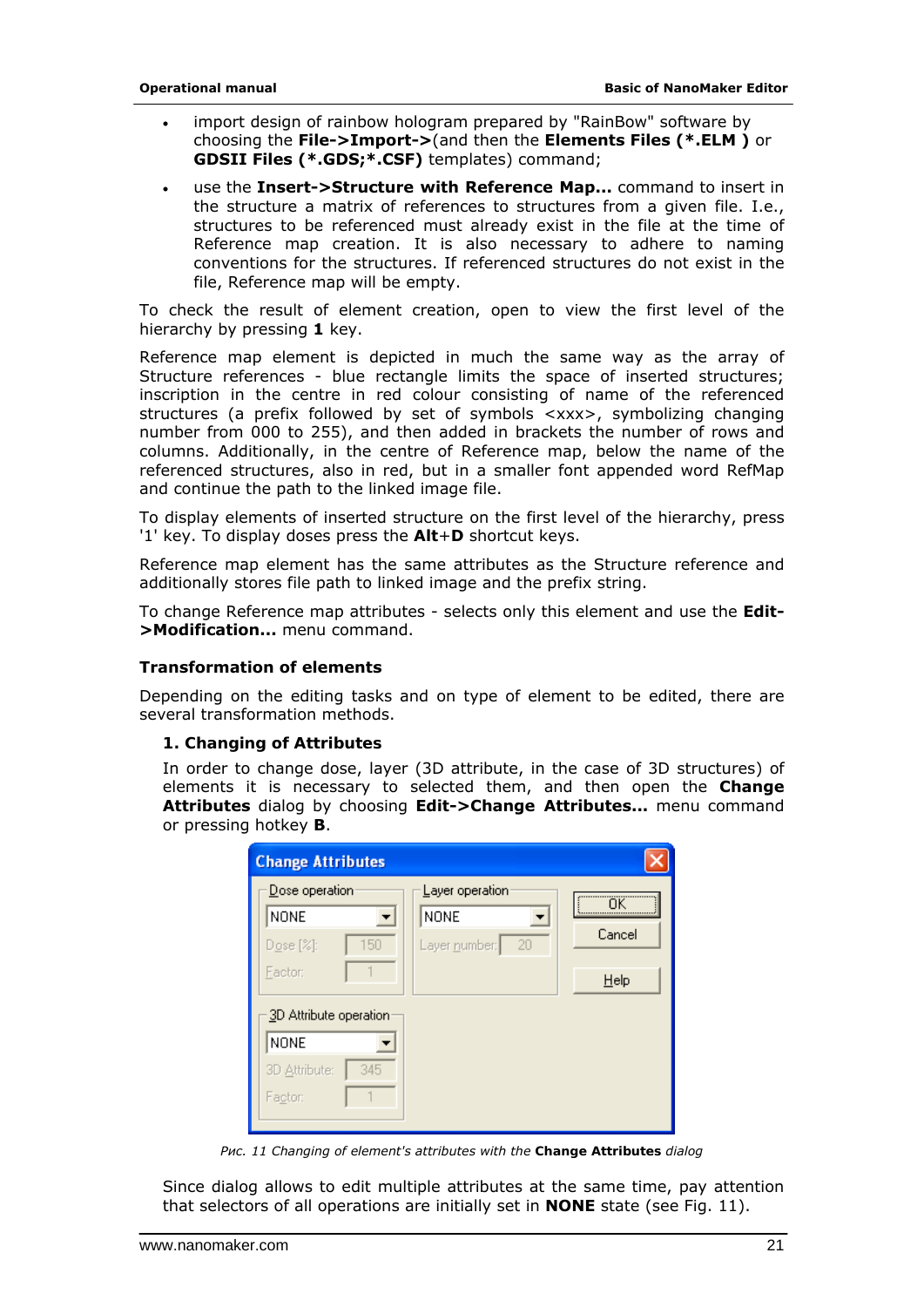If you want to change dose - set selector of operations with dose in the state SET and enter the new value for dose in the **Dose [%]** field.

If you want to increase/decrease dose in any number of times, set selector of operations with dose in the **SCALE** state and enter the new value for factor in the **Factor** field.

If you want to change layer number - set selector of operations with layers in the SET state and enter a new layer in the **Layer Number** field.

If you want to change 3D attribute - set selector of operations with 3D attribute in the **SET** state and enter the new value for 3D attribute in the **3D attribute** field.

If you want to increase/decrease value of 3D attribute in any number of times, set selector of operations with 3D attribute to the **SCALE** state and enter the new value for factor in the **Factor** field.

Click **OK** button to perform the changing of attributes.

To change additional attributes of not the basic elements (**Time&Date**, **Comments**, **Structure reference**, **Dose map** and **Reference map**) you should selected only one of these elements and then open modification dialog by choosing the **Edit->Modification...** menu item or by pressing 'M' key. A set of attributes available for changing and dialog appearance depend on the type of selected element:

- for Comments element only string of information is available for correction;
- for Time&Date elements output format and string of comments may be adjusted;
- For Structure reference, Dose map and Reference map elements the parameters of transformation matrix, insertion point, coefficient of dose changes, as well as referenced structure (or structures) are available for changing. For Dose map and Reference map you can also change linked image.

#### *2. Changing of geometry*

#### **Skew**

To change shape of a basic element, first selects only this element, and then choose **Edit->Transform->Skew** menu command (or use the **Ctrl**+**Shift+S** shortcut keys).

Small brown rectangles will mark the active areas of control points at the vertices of the element, which is subjected to transformation. To change position of a vertex, grab its control point using the left mouse button and drag to a new place. For precise positioning of the control point, use the mouse and keyboard jointly. While holding the left mouse button, use the arrow keys to move the control point one by one cursor step. Use the **Shift** key for cursor jump to the closest node of design grid, the **-** and **+** keys for changing the cursor step, **/** and **\*** keys for scaling of the view.

During the operation, the control points (vertices) can be added and/or removed to form the desired configuration of the element.

To insert a new control point, right-click on one of the existing control points, and then click **Add Vertex** item in the popup menu. New control point is inserted in the middle of the segment connecting the selected point and the adjacent, in a counterclockwise direction.

To remove an existing control point, right-click on it and choose **Delete Vertex** item in the popup menu.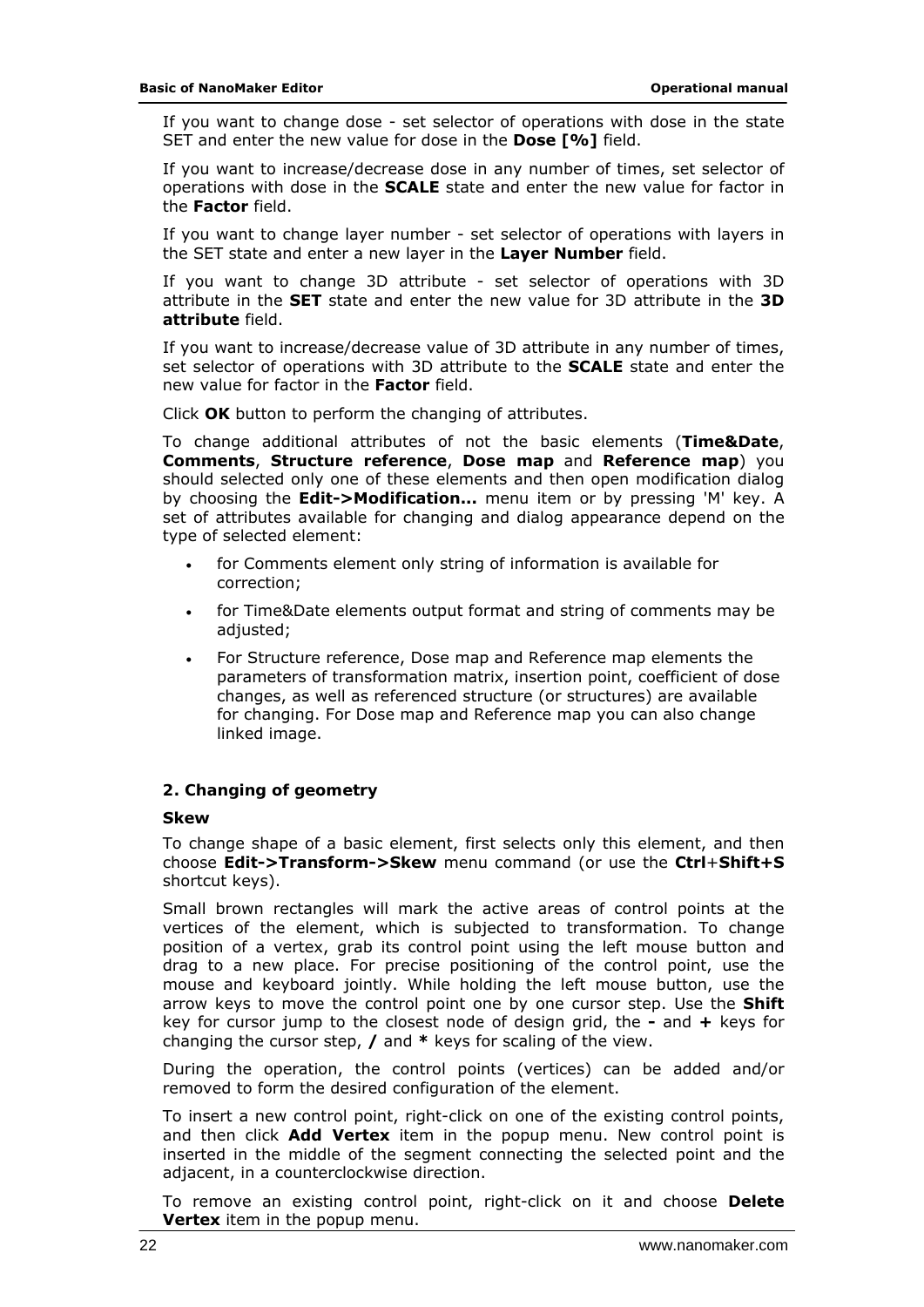To complete the transformation, double-click the left mouse button or press **Enter**. To cancel the procedure, press **Esc**.

#### **Numeric Transformation**

Transformation by changing numeric values of the parameters via dialog is performed for an arbitrary number of selected elements. By using this procedure, the elements can be reproduced many times at a given step in the horizontal and vertical directions, shifted, scaled and rotated by an arbitrary angle with respect to a predetermined point. Furthermore, during coping of elements one can also set the dose increment for the new elements in one of two ways: increasing by a predetermined value or sequential multiplication of a dose by a predetermined coefficient.

To perform the transformation, select elements and then, choosing the **Edit- >Transform->Numeric...** menu item or by pressing the **Ctrl**+**Shift**+**N** key combination, open the **Numeric Transformation** dialog (see Fig. 12).

| <b>Numeric Transformation</b>                                                                  |                                                                                                                       |                                      |
|------------------------------------------------------------------------------------------------|-----------------------------------------------------------------------------------------------------------------------|--------------------------------------|
| Shift [pm]<br>0<br>Shift <u>⊠</u> :<br>Ⅳ Egual X&Y Transformation                              | 0<br>Shift $Y$ :                                                                                                      | $\overline{\mathsf{OK}}$<br>Cancel   |
| Base Point [pm]<br>-10<br>Base X:<br>$-10$<br>Base Y:                                          | Magnification<br>Magn. X:<br>Magn. Y:                                                                                 | Clear<br>Help                        |
| Repeat<br>15<br>Repeat X:<br>3<br>Repeat Y:<br>10<br>$Step \times [µm]:$<br>Step Y [pm]:<br>10 | Rotate [deg]<br>Angle X:<br>0.<br>Angle Y:<br>Ū<br>Repeat Dose Operation<br>$\nabla$ Dose Increment<br>Increment [%]: | Saye Old<br>Select Old<br>Select New |

*Fig. 12. Transformation of elements by using the Numeric Transformation dialog*

Click **Clear** button to set transformation parameters to default values.

In order to displace the elements set shift values in the **Shift X** and **Shift Y** field, in microns.

Define a pivot point relative to the origin of the design in the **Base Point** fields. The elements rotate around and scale from this point.

Specify, if necessary, rotation angles in the **Rotate** fields, scaling coefficients in the **Magnification** fields, number of repeats and steps in fields of **Repeat**  group and/or coefficient of scaling or increment for a dose in the fields of **Repeat Dose Operation** group.

Check the **Save Old** control to preserve the original elements in addition to newly created elements at transformation.

Check the **Select Old** control to leave the original elements selected after transformation.

Check the **Select New** control to select transformed elements after procedure.

Press **OK** to close the dialog box and perform the transformation.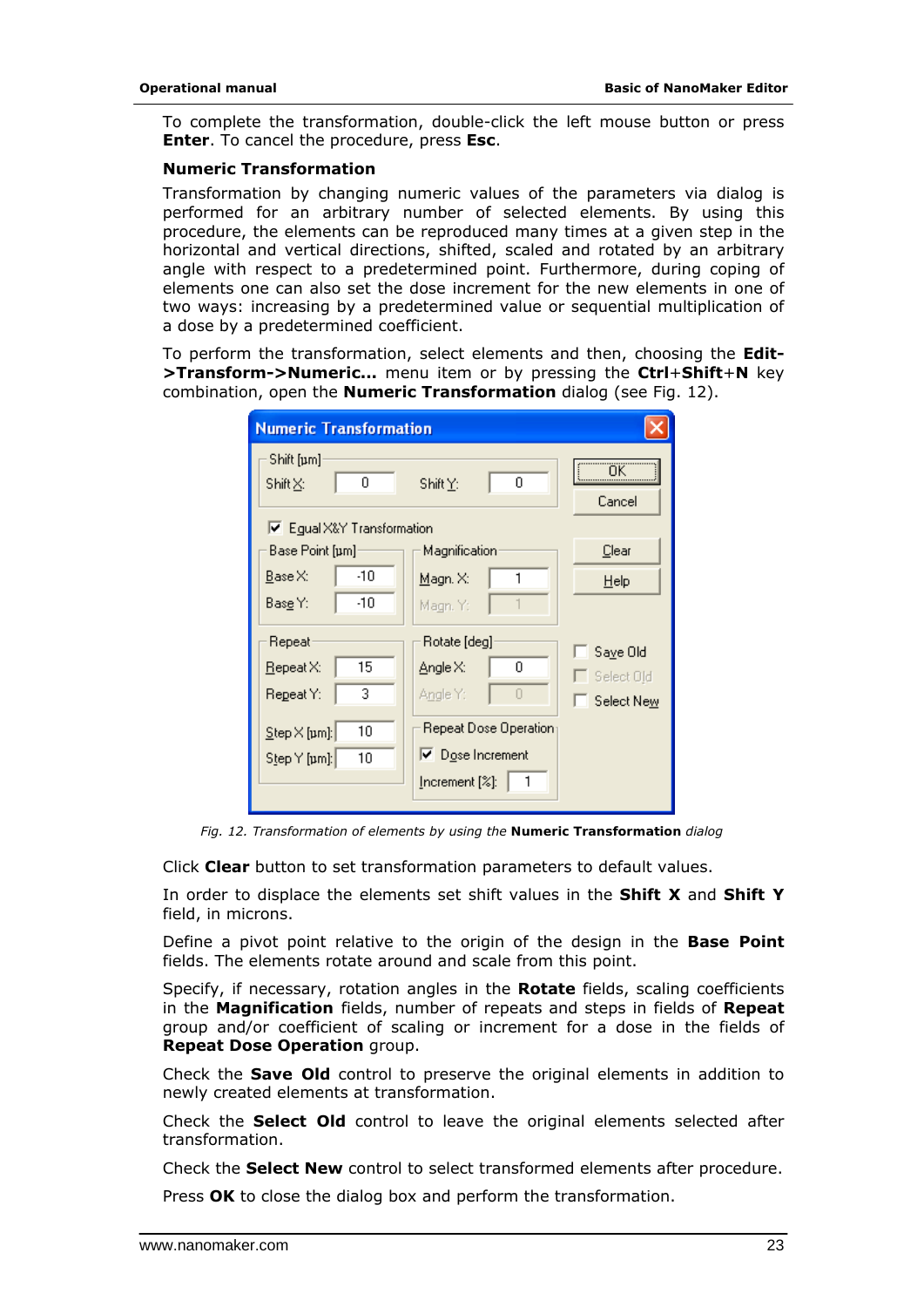#### **Move&Rotate**

In order to move and/or rotate elements on any distance or angle, select the elements and choose the **Edit->Transform->Move&Rotate** menu command or use the **Ctrl**+**Shift**+**M** shortcut keys.

Immediately after this transformation mode is activated: the mouse pointer is captured in the window, special cursor is appeared, and information panel is opened in the upper right corner of the window.

When mouse pointer is over the selection within an imaginary rectangular area that outlines the outstanding vertexes, the cursor takes the form of a pointer

with a crosshair  $\sum_{i=1}^{n}$ . If mouse pointer is outside an imaginary rectangular

area, the cursor takes the form of a pointer with an open circle  $\mathbb{R}^{\mathcal{L}}$ . symbolizing the rotation operation.

To move the elements to desired place of the structure, place cursor inside the imaginary rectangular area, grab them by pressing the left mouse button and holding it, drag to the right place. When moving, the elements images are drawn in dashed lines. The geometric center of the images (center of the circumscribed rectangle) is indicated by dashed crosshair.

If you want to rotate the elements, place cursor out of an imaginary rectangular area, grab them by pressing the left mouse button and holding it, move cursor along big arc, which outlines the elements, as long as the images will not receive the desired position.

Before dragging, move mouse pointer close to geometric center of the image at a distance less than half the cursor step. Now, when you press the left mouse button, the pointer will jump to the position of the geometric center. And thus, at the further dragging, it is easier to control position of the image. For more convenience and accuracy, use the arrow keys to move the image with cursor steps. If necessary, use the **-** and **+** keys to change the cursor step, as well as **/** and **\*** keys (or mouse wheel) for scaling.

To place the elements in the right place press Enter key or double-click the left mouse button.

To cancel transformation, press the **Esc** key or double-click the right mouse button.

#### **Rotate 180º**

In order to rotate element by 180 degrees with respect to its geometrical center, select the element and choose the **Edit->Transform->Rotate 180º** menu command or use the **Ctrl**+**Shift**+**8** shortcut keys. If a group of elements are rotated, then rotation will be performed with respect to the total geometric center.

#### **Rotate 90º CW**

The command rotates element or group of elements by 90 degrees clockwise relative to the geometric center of the selected objects. To perform this operation, choose the **Edit->Transform->Rotate 90º CW** menu command or use the **Ctrl**+**Shift**+**9** shortcut keys.

#### **Rotate 90º CCW**

The command rotates element or group of elements by 90 degrees counterclockwise relative to the geometric center of the selected objects. To perform this operation, choose the **Edit->Transform->Rotate 90º CCW** menu command or use the **Ctrl**+**Shift**+**7** shortcut keys.

#### **Flip Horizontal**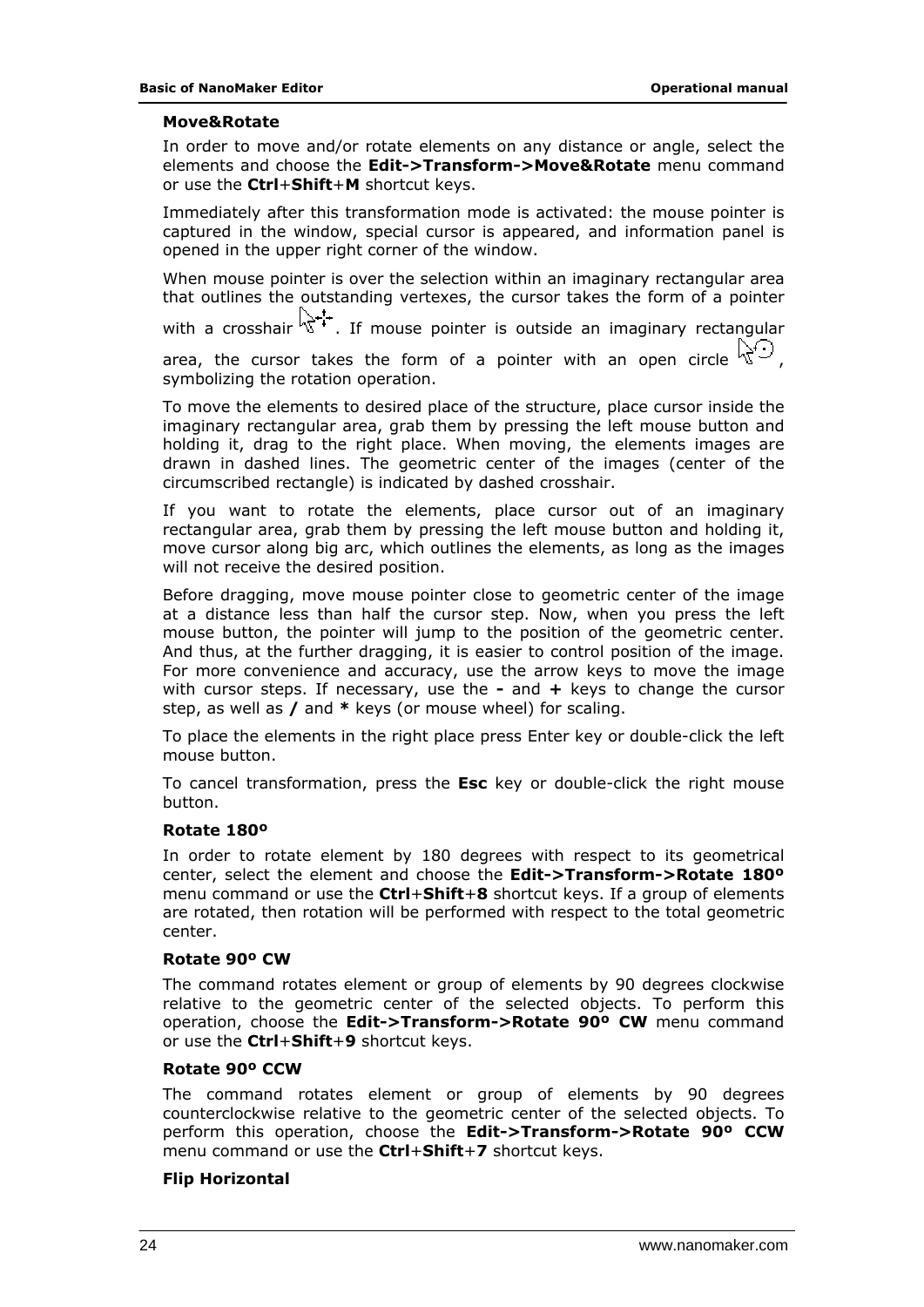The command flips a selected element or group of elements relative to an imaginary vertical axis passing through the geometric center of the selected objects. To perform this operation, choose the **Edit->Transform-> Flip Horizontal** menu command or use the **Ctrl**+**Shift**+**H** shortcut keys.

#### **Flip Vertical**

The command flips a selected element or group of elements relative to an imaginary horizontal axis passing through the geometric center of the selected objects. To perform this operation, choose the **Edit->Transform-> Flip Vertical** menu command or use the **Ctrl**+**Shift**+**V** keyboard shortcut keys.

#### *3. Transformation of attributes and geometry of elements*

#### *Transformation by formula*

Dimensions, spatial position and attributes of selected elements can be simultaneously changed by entering the appropriate mathematical expressions in **Transform By Formula** dialog.

In order to perform this transformation, select elements and open the dialog with the **Edit->Transform->By Formula...** menu command or by pressing the **Ctrl**+**Shift+F** shortcut keys. Further, in the dialog window, enter one or more mathematical equations characterizing conversion of the attributes and/or geometric parameters of all selected elements in accordance with certain rules. These rules are as follows:

All expressions mostly are assignment operations to variable on the left of equal sign the result of calculations performed on the right side of the expression. For example, the expression might look like:

*coef = 100; d = coef \* log (d);* 

The first statement declares a variable *coef*, which is assigned the number 100. In the second expression is evaluated the product obtained by multiplying variable *coef* and logarithm of variable *d*. The result is then assigned to *d*. As will be discussed below, the variable d is reserved to denote dose of an element. Thus, as a result of transformation with use of the above expressions, the dose of each of the elements will be redefined in accordance with the expression:  $d = 100 * log (d)$ ;

- At the end of an expression should be semicolon;
- Expressions can be written in a line leaving spaces between them;
- To improve readability, you can insert spaces in expression.
- Mathematical expressions are case insensitive. Therefore, the expressions shown in the example below are equivalent expressions in the first example:

*Coef = 100 ; d = coeF \* Log (D);* 

- Arguments of mathematical functions should be placed in parentheses, as in the example above.
- List of available mathematical functions extensive and listed in Help.
- The following mathematical operators are used in the expressions:
	- + addition or plus sign;
	- - subtraction or minus sign;
	- \* multiplication;
	- / division;
	- $\wedge$  or  $**$  exponentiation.
- Expressions can include logic operations and include the following logical operators: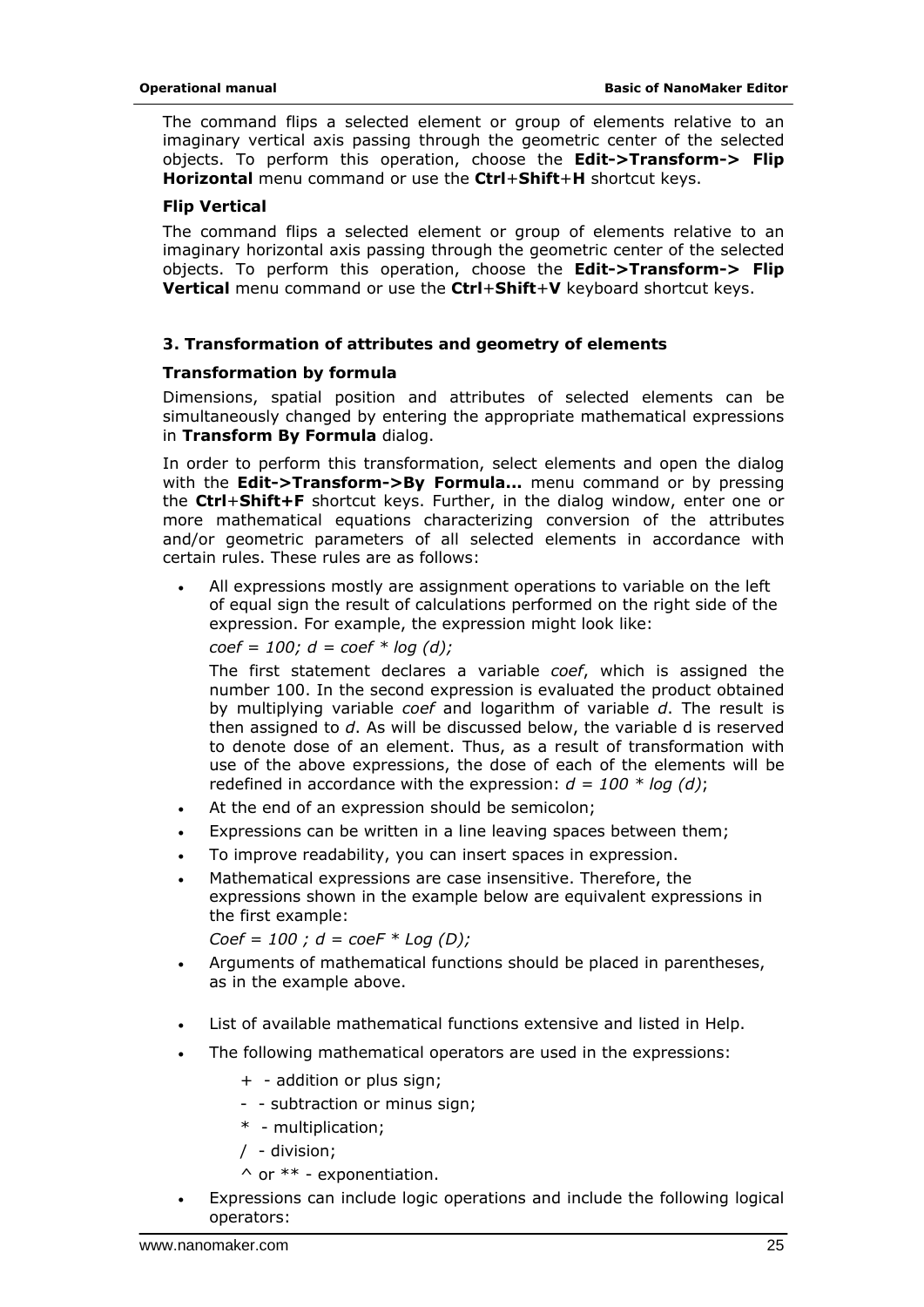- <span id="page-25-0"></span>> - greater than
- $>= -$  greater than or equal
- $\langle$  less than
- $\leq$  less than or equal
- <> not equal
- && and

 $|| -$  or

TRUE - result of logic operation equals to 1

FALSE - result of logic operation equals to 0

- The following symbols are not allowed in expressions:  $\sim$   $\degree$  % # @ & \$ {  ${}$ } [ ] "' ' ? | \ !
- The appearance of any of these symbols in expressions will interrupt the transformation with the appropriate message.
- Circular constant *Pi* = 3.14159… is the predefined variable.
- The following variables are reserved in expressions:

*D* for dose, *A* for 3D attribute, *L* - for layer;

- *Zx* scaling factor along X axis. Scaling is performed relatively to the geometric center. Center is calculated by the formula: *(Minx + Maxx) / 2*.
- *Zy* scaling factor along the Y axis. Center is calculated by the formula : *(Miny + Maxy) / 2*.
- *Rx* angle of pivoting movement around the geometric center with respect to the X axis, in degrees. Center is calculated by the formula: *(Minx + Maxx) / 2*.
- *Ry* angle of pivoting movement around the geometric center with respect to the Y axis, in degrees. Center is calculated by the formula: *(Miny + Maxy) / 2*.
- *Sx* shift of an element along the X axis, in um, *Sy* shift of an element along the Y axis.
- *Minx* and *Maxx* most outstanding coordinates of element along the X axis (in μm), which can be used for transformation as initial data.
- *Miny* and *Maxy* most outstanding coordinates of element along the Y axis (in μm), which can be used for transformation as initial data.

Entered expressions, for easy reuse, can be saved as a text file. To do this, press **Save FRM...** button and in the **Save Formula File** dialog, specify a file name and save it. Text file with formulas has FRM extension. To load previously created formulas, press **Load FRM...** and select the file.

Press **OK** to close the dialog and perform the transformation.

#### **Ungroup**

If you need to transform structure insertion (Structure reference, Dose map, Reference map) or Time&Date or Comments to the set of their constituent elements, selects the insertion / Time&Date / Comments and choose the **Edit- >Ungroup** menu command (or press **U** hotkey). It may take some time in case of a large number of elements. In this case, a progress bar will appear in the status bar that displays the percentage of completion. It should be noted, this procedure would increase the size of the data file.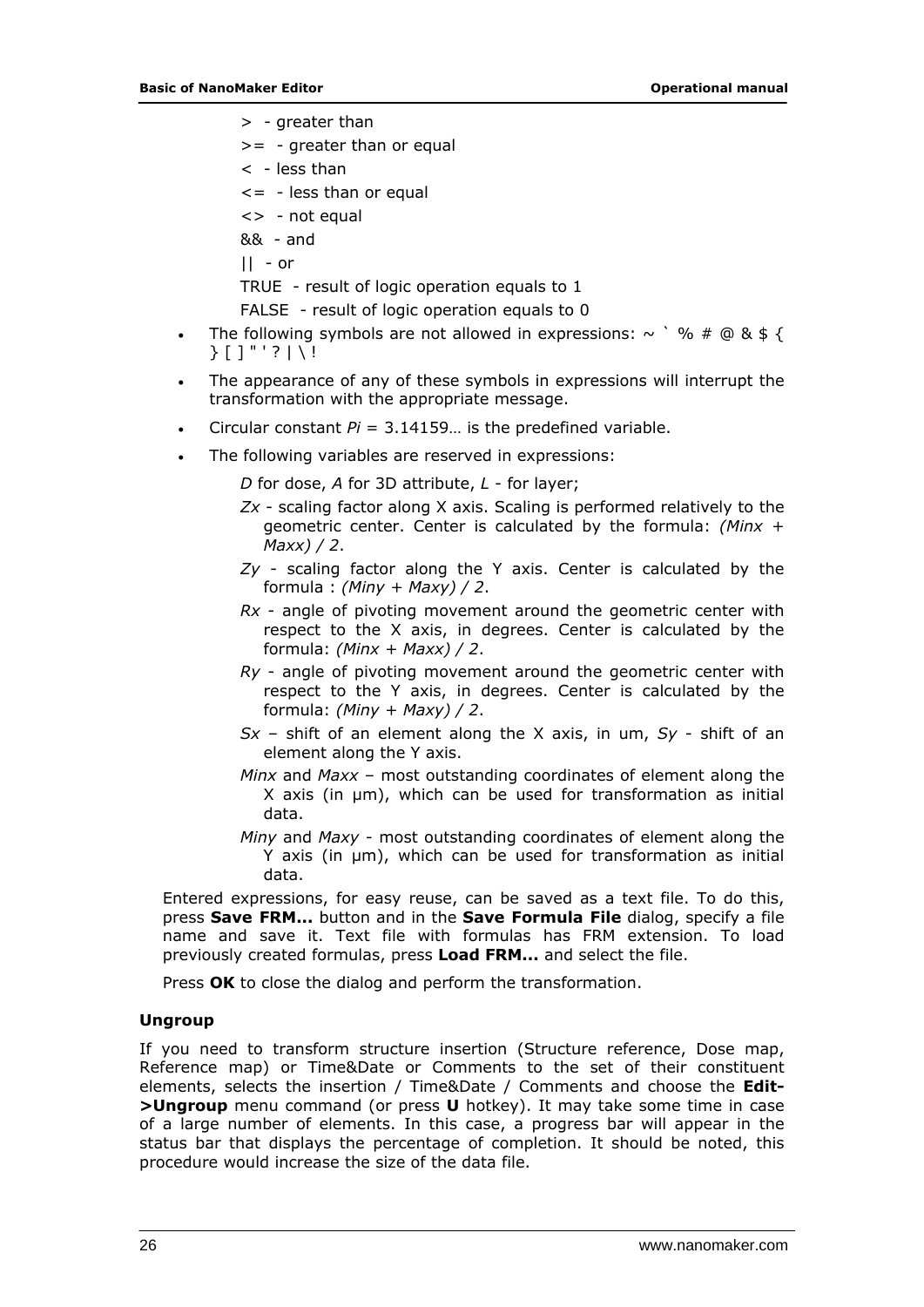#### <span id="page-26-0"></span>**Designing with an image in background**

Suppose, that on the surface of your substrate is formed some structure or there is some relief, and you want to design new elements that would fit into the existing pattern. In this case, using an image as a background can help you design. To begin the design, you need to take an image of the interested surface and save it in TIFF format (8 bit/pixel). If you acquire a picture with the NanoMaker, then you can essentially simplify the task of calibrating the resulting image.

Acquire image in a calibrated field (Scan Field) that will allow you to store in the tags of TIFF file the real sizes. It is convenient to use the **Microscope** dialog to capture the image. This will allow you to orient interested area and set the center position, which will be the anchor point of the image to the origin in the editor window.

Also, you can use a photo taken with any other device, but before using it in the editor as a background:

- convert it to a TIFF format (8bit/pixel);
- use the **Image Processing** dialog (**Video->Microscope->Processing...**) to set the real scale. For that, using your knowledge about actual size of the image, fulfill the **Rescale** operation, and define center of the image by pressing the **Set Origin** button;
- save the transformed image by pressing the **Save Image** button.

For the beginning open a new GDB file (**File->New Database**) and then load the desired image (**View->Redraw->Background**). Now you can start designing, using the background image as the basis for the newly created elements (see Fig. 13).



*Fig 13. Structure design using background image* 

Brightness of the background image can be changed for the convenience of the design. To do this, open the **Image** tab of the **View Options** dialog (**Options-**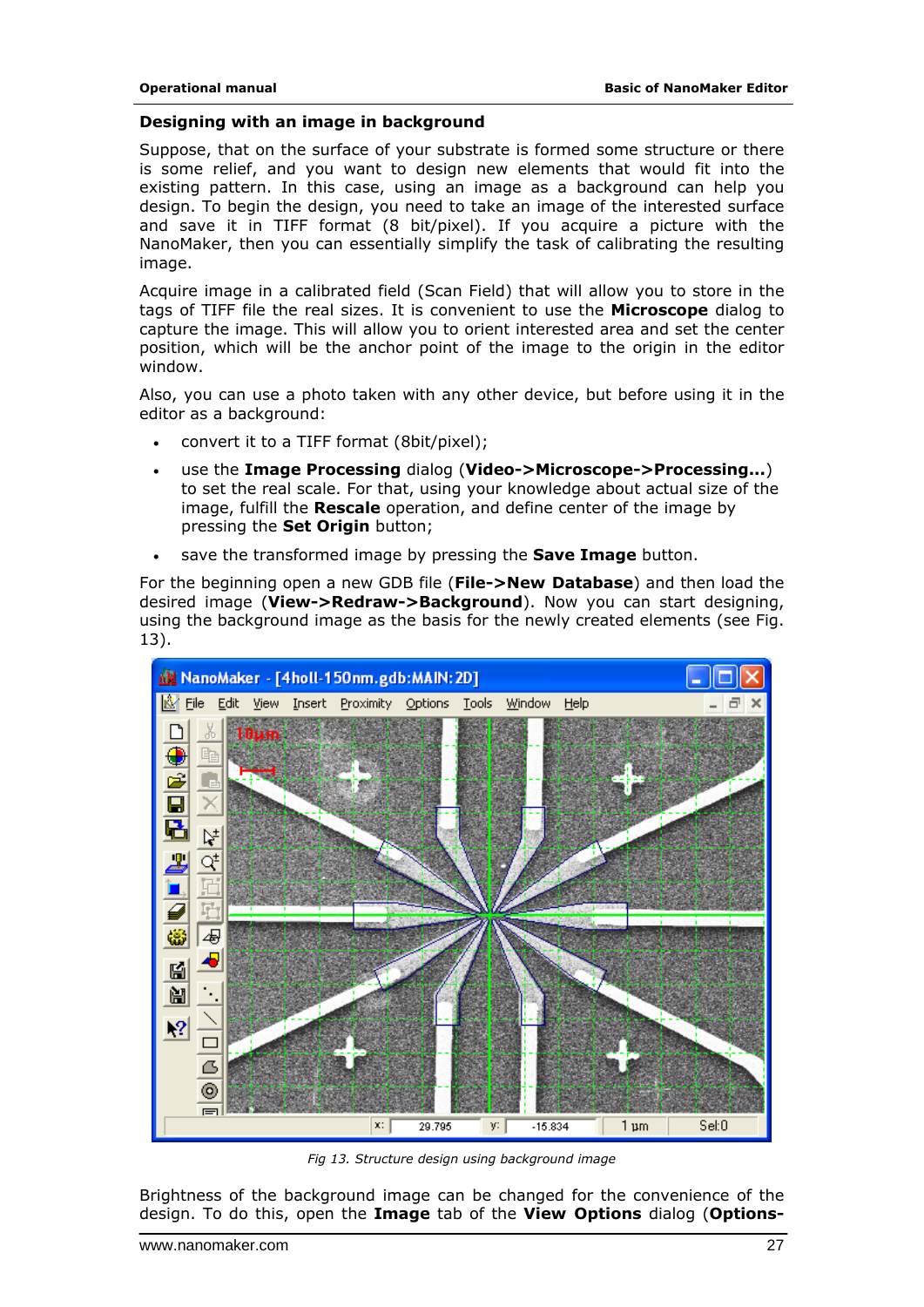<span id="page-27-0"></span>**>View->Image** tab) and adjust in the **Tone** group the cropping of the brightest pixels in **Auto** or **Manual** modes. After closing the **View Options** dialog, in the editor window press the **Alt**+**C** shortcut keys to redraw the view.

#### **Saving**

Upon completion of the work, the results of patterns design have to be saved in GDB file. If a new structure was designed or you made minimal changes to the existing structure, then select the **File->Save** menu command to save the data in an existing file. If the changes are substantial, with many deleted and newly created elements, then it is recommended to use the **File->Save As** menu command and save the design in a new GDB file, which in some cases will significantly minimize the file size.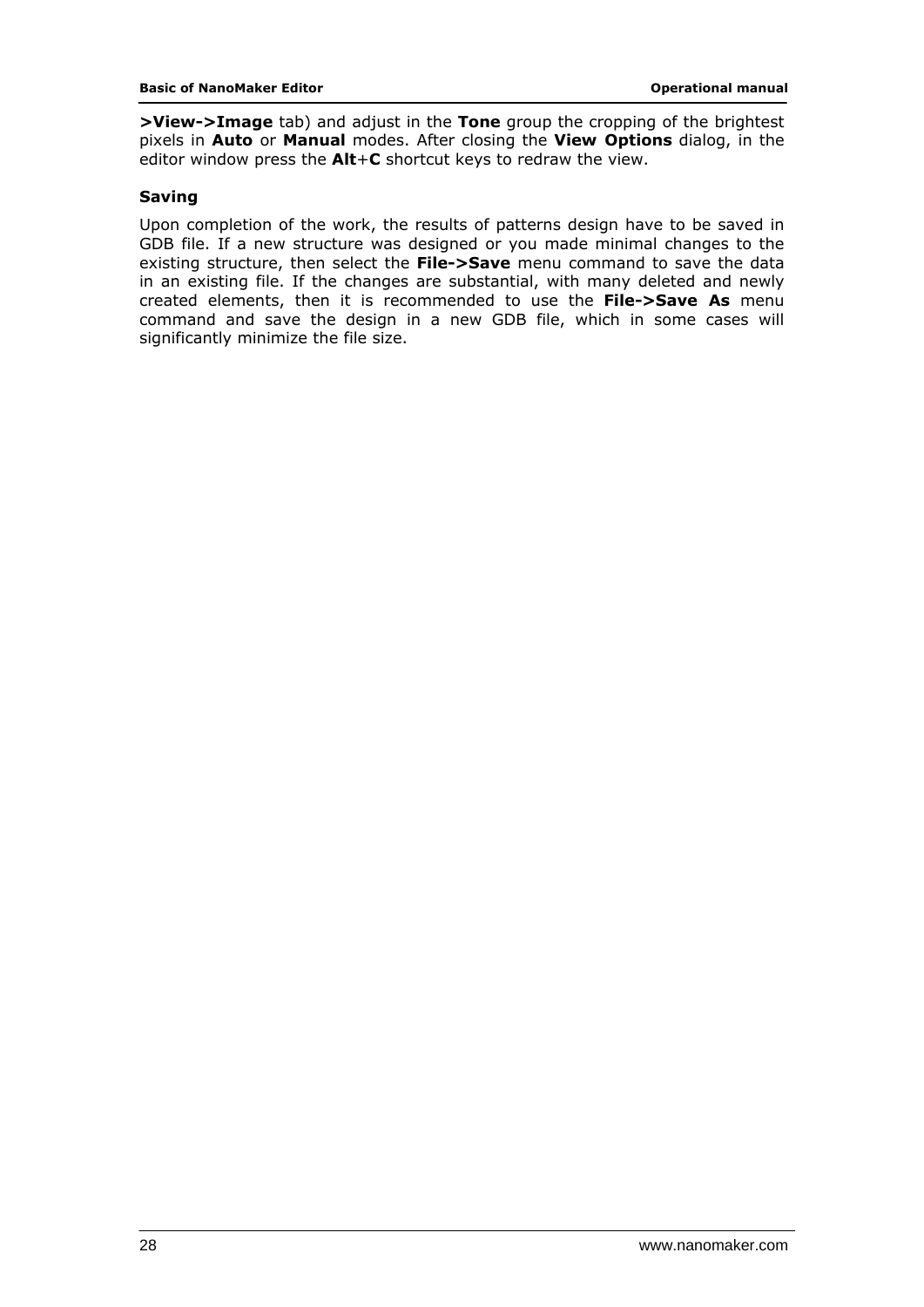# **DESIGNING LITHOGRAPHIC STRUCTURES**

### <span id="page-28-0"></span>**Designing of a dose wedge structure**

This section describes an example of designing a dose wedge structure. This structure can be used to determine contrast of a resist (the development rate as a function of the exposure dose) and its sensitivity. Description of the method for determining a contrast is given in the article published at site [1].

To design this structure a few editing techniques are used including transformation of elements by formulas and numerical form transformation (corresponding menu commands are - **Edit->Transform->By Formula** and **Edit->Transform->Numeric**).

For the beginning, create a new GDB file by using **File-> New Database** command. While determining parameters in the **New Data Base File** dialogue do not define database grid and leave the default resolution of 1 nm (see Fig. 1). Press OK button to close the dialogue and open an editor window for MAIN structure.



*Fig. 1 Set parameters for a new database file in New Database File dialogue* 

Then, open the **Attributes** dialogue by using **Insert->Attributes...** command. Use this dialog to define attributes for the elements that will be created, particularly set dose (**Dose [%]**) equal to 100% (see Fig. 2). Close the dialog.



*Fig. 2 Define attributes for new elements in Attributes dialogue* 

In just created window for the **Main** structure introduce rectangular element with coordinates of left-bottom vertex  $-$  (0, 0)  $\mu$ m and right-top vertex (2, 50) μm, respectively (see Fig. 3).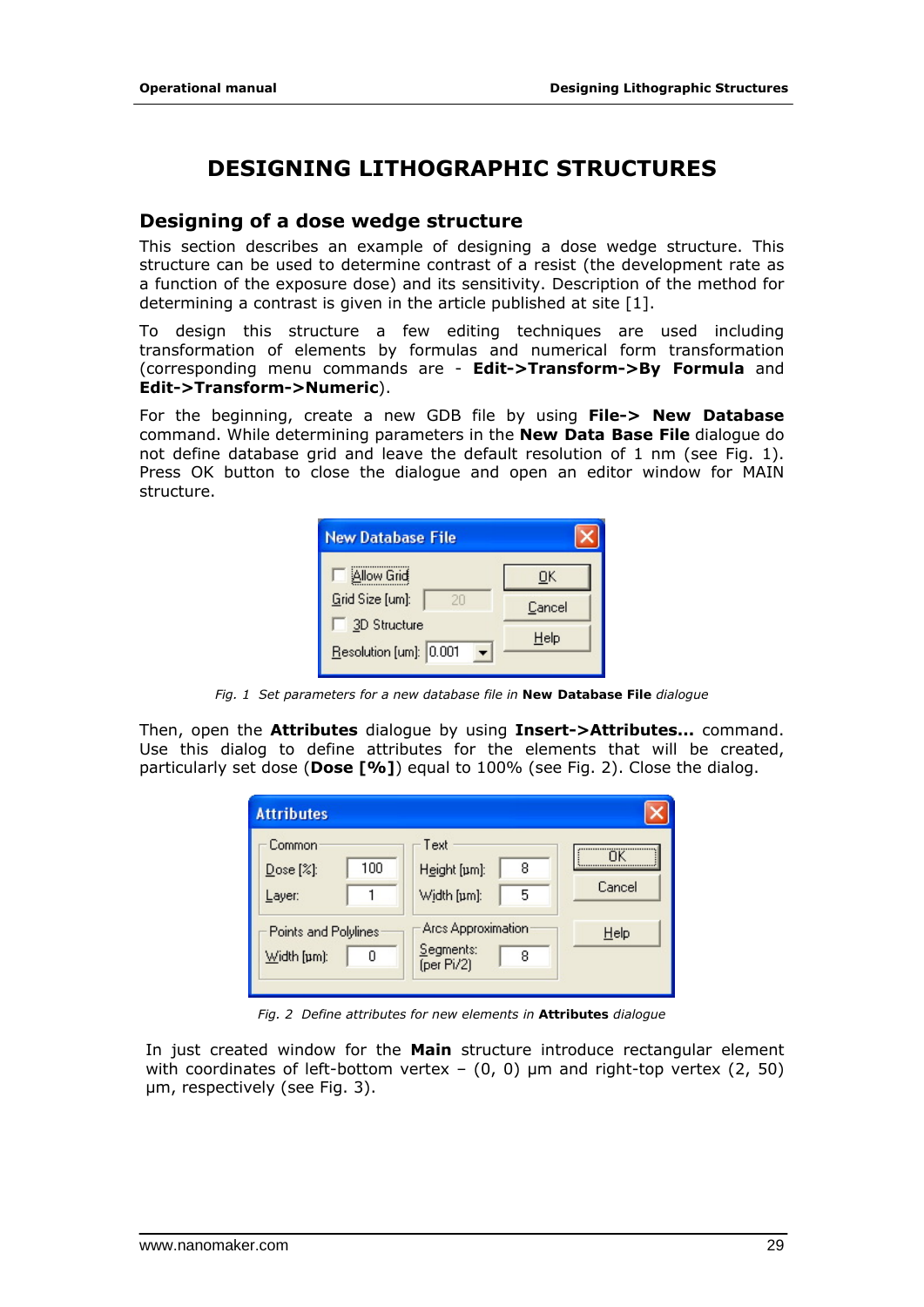#### **Designing Lithographic Structure Constanting Constanting Constanting Constanting Constanting Constanting Constanting Constanting Constanting Constanting Constanting Constanting Constanting Constanting Constanting Const**

| NONAME1:MAIN: 2D |                                                                                                                                             |  |
|------------------|---------------------------------------------------------------------------------------------------------------------------------------------|--|
| <u>.10µm</u>     | <b>Numeric Transformation</b>                                                                                                               |  |
|                  | Shift [um]<br>$\overline{\phantom{a}}$ ok<br>$\boldsymbol{0}$<br>0<br>ShiftY:<br>Shift X:<br>Cancel                                         |  |
|                  | Equal X&Y Transformation<br>R.                                                                                                              |  |
|                  | Clear<br>Base Point [um]-<br>Magnification                                                                                                  |  |
|                  | 0<br>$Base \times:$<br>Magn. X:<br>1<br><b>Help</b><br>0<br>Base Y:<br>Magn. Y:                                                             |  |
|                  | Rotate [deg]<br>Repeat<br>Save Old<br>101<br>Repeat X:<br>Angle X:<br>0<br>Select Old<br>Repeat Y:<br>Angle Y:<br>0<br>Select New           |  |
|                  | Repeat Dose Operation<br>2<br>$Step \times [µm]:$<br>Dose Increment<br>⊽<br>Step Y [µm]:<br>$\mathbf 0$<br>Increment [%]:<br>$\overline{1}$ |  |

*Fig. 3 Parameters for transformation using Numeric Transformation dialogue* 

By numeric transformation, propagate the rectangular element 101 times along the X axis with incrementing dose for each subsequent element by 1%. To do this:

- Select element with **Alt+A** shortcut keys;
- Open the **Numeric Transformation** dialogue by choosing the menu command **Edit->Transform->Numeric...** (or **Ctrl+Shif+N** shortcut keys);
- In the dialogue specify number of repetitions along X axis (**Repeat X**) equal to 101 with steps (**Step X**) equal to 2 μm. Set dose increment (**Dose Increment**) to 1 % (see Fig. 3);
- **Phess OK** button, to close the dialog and perform the transformation.

The transformation will create an array of 101 contiguous rectangular elements in which the dose  $d_0$  (Dose attribute) increases linearly from left to right from 100% at the far left to 200% at the far right.

To implement the method for determining contrast in accordance with [1] one need to define such exposure dose distribution in a wedge, that after development, the resist thickness decreases linearly from its left edge to right one. Such nonlinear dose distribution is given by a transformation formula. Since the development rate of the positive resist *v* is proportional to *d<sup>γ</sup>* , where γ is the resist contrast (according to formula 1 in [1], then transformation of the element's dose according to the formula

$$
d = 100 * \left(\frac{d_0}{100} - 1\right)^{\frac{1}{\gamma}}
$$

will create a dose distribution in wedge from 0 to 100%. Here  $d_0$  - initial dose of the element.

And, if a real resist contrast will correspond to the used value *γ*, then perfectly linear wedge will be formed after development.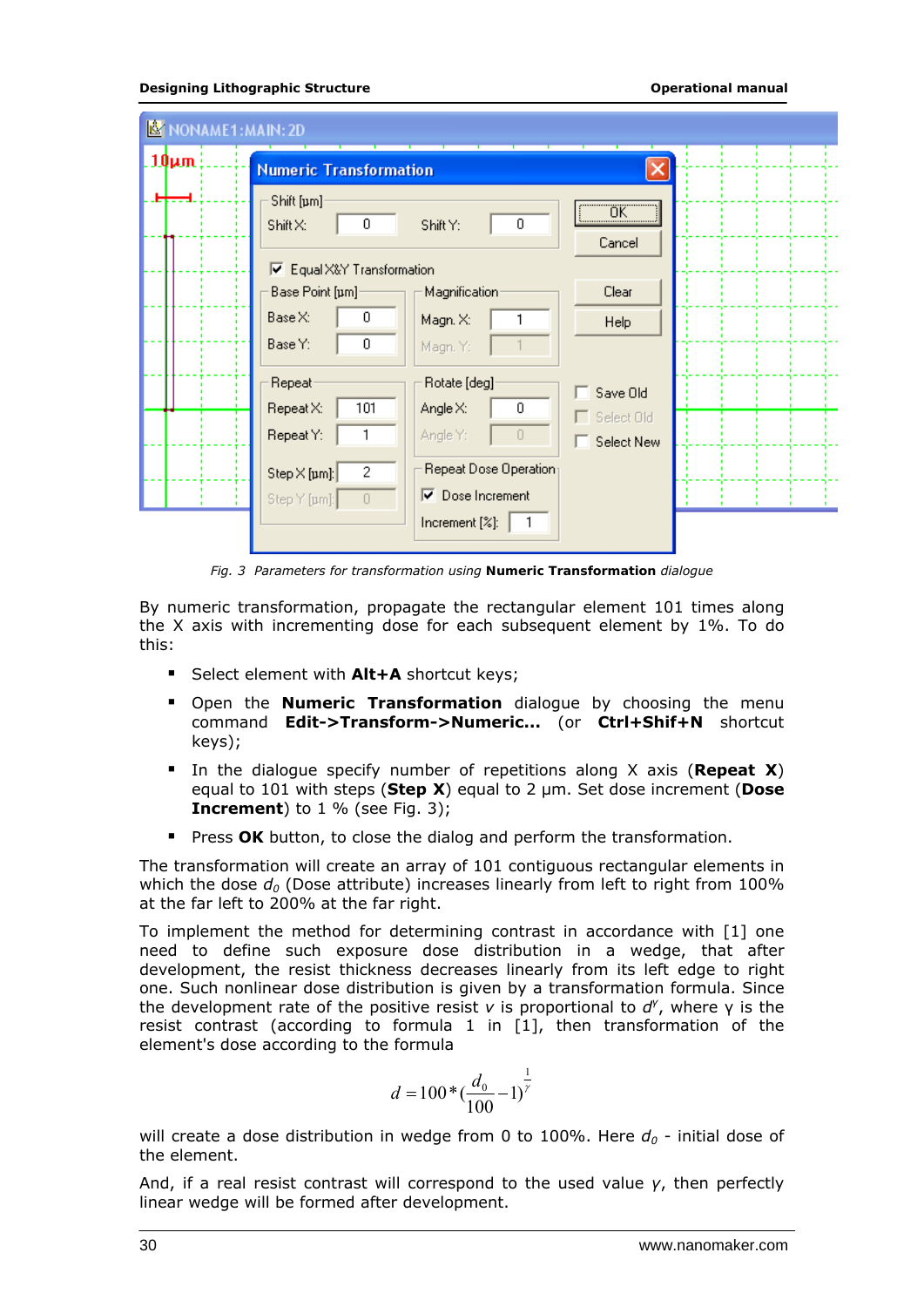To transform dose of rectangular elements by formula:

- Selects all elements in structure by **Alt+A** shortcut keys;
- Open **Transform by Formula** dialogue, by selecting the **Edit- >Transform->By Formula...** menu command (or **Ctrl+Shif+F** shortcut keys);

| NONAME1:MAIN: 2D |                                                                                                                                                                                                                                                                             |                                                                                               |
|------------------|-----------------------------------------------------------------------------------------------------------------------------------------------------------------------------------------------------------------------------------------------------------------------------|-----------------------------------------------------------------------------------------------|
| $10 \mu m$       | <b>Transform by Formula</b>                                                                                                                                                                                                                                                 |                                                                                               |
|                  | Formula:<br>gamma=4;<br> d=100*(d/100-1)^(1/gamma);                                                                                                                                                                                                                         | 0K<br>Cancel<br>Help<br>Clear<br>Save Old<br>Select Old<br>Select New<br>Load FRM<br>Save FRM |
|                  | Reserved Variables:<br>D for Dose, A for 3D Attribute, L for Layer,<br>Zx for X-zooming, Zy for Y-zooming,<br>Rx for X-rotation, Ry for Y-rotation,<br>Sx for X-shift, Sy for Y-shift,<br>Minx for minimal X, Miny for minimal Y,<br>Maxx for maximal X, Maxy for maximal Y |                                                                                               |

*Fig. 4. The transformation formula in Transform by Formula dialogue. Selected rectangular elements are seen in the background.* 

- **E**nter the following formula in dialogue window: gamma = 4;  $d = 100$   $*$ *(d/100-1) ^ (1/gamma)*;, where the supposed value for contrast gamma equals to 4 (see Fig. 4);
- **Press OK** to close the dialogue and perform the transformation.

The resulting dose wedge structure design is shown on Fig. 5 (in dose displaying mode).

Do not forget to save the newly created structure.

In the above-mentioned article [1], to determine contrast, the seven dose wedges were designed for seven supposed contrast values. After exposure and development it was found that a linear profile of the wedge is achieved for contrast value equal to 3 (on Fig. 6 the values to the right of the wedges). The constancy of the distance between the interference fringes shows the linearity of the wedge profile.